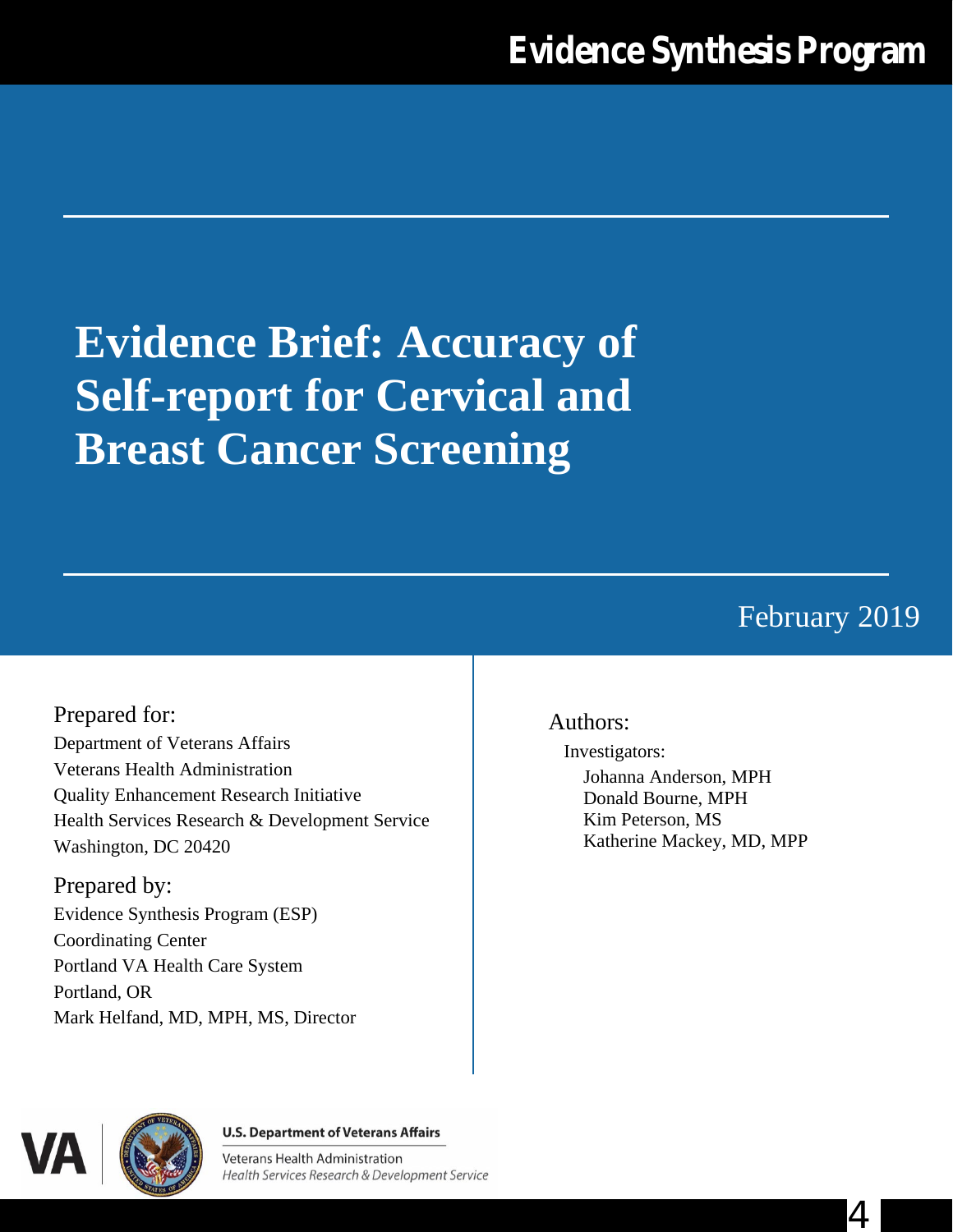# **PREFACE**

The VA Evidence Synthesis Program (ESP) was established in 2007 to provide timely and accurate syntheses of targeted healthcare topics of importance to clinicians, managers, and policymakers as they work to improve the health and healthcare of Veterans. These reports help:

- Develop clinical policies informed by evidence;
- Implement effective services to improve patient outcomes and to support VA clinical practice guidelines and performance measures; and
- ä, Set the direction for future research to address gaps in clinical knowledge.

The program is comprised of four ESP Centers across the US and a Coordinating Center located in Portland, Oregon. Center Directors are VA clinicians and recognized leaders in the field of evidence synthesis with close ties to the AHRQ Evidence-based Practice Center Program and Cochrane Collaboration. The Coordinating Center was created to manage program operations, ensure methodological consistency and quality of products, and interface with stakeholders. To ensure responsiveness to the needs of decision-makers, the program is governed by a Steering Committee comprised of health system leadership and researchers. The program solicits nominations for review topics several times a year via the [program website.](https://www.hsrd.research.va.gov/publications/esp/TopicNomination.cfm)

Comments on this evidence report are welcome and can be sent to Nicole Floyd, Deputy Director, ESP Coordinating Center at [Nicole.Floyd@va.gov.](mailto:Nicole.Floyd@va.gov)

**Recommended citation:** Anderson J, Bourne D, Peterson, K, Mackey K. Evidence Brief: Accuracy of Self-report for Cervical and Breast Cancer Screening. VA ESP Project #09-199; 2019. Posted final reports are located on the ESP [search page](https://www.hsrd.research.va.gov/publications/esp/reports.cfm).

This report is based on research conducted by the Evidence Synthesis Program (ESP) Coordinating Center located at the **Portland VA Health Care System, Portland, OR**, funded by the Department of Veterans Affairs, Veterans Health Administration, Health Services Research and Development. The findings and conclusions in this document are those of the author(s) who are responsible for its contents; the findings and conclusions do not necessarily represent the views of the Department of Veterans Affairs or the United States government. Therefore, no statement in this article should be construed as an official position of the Department of Veterans Affairs. No investigators have any affiliations or financial involvement (*eg*, employment, consultancies, honoraria, stock ownership or options, expert testimony, grants or patents received or pending, or royalties) that conflict with material presented in the report.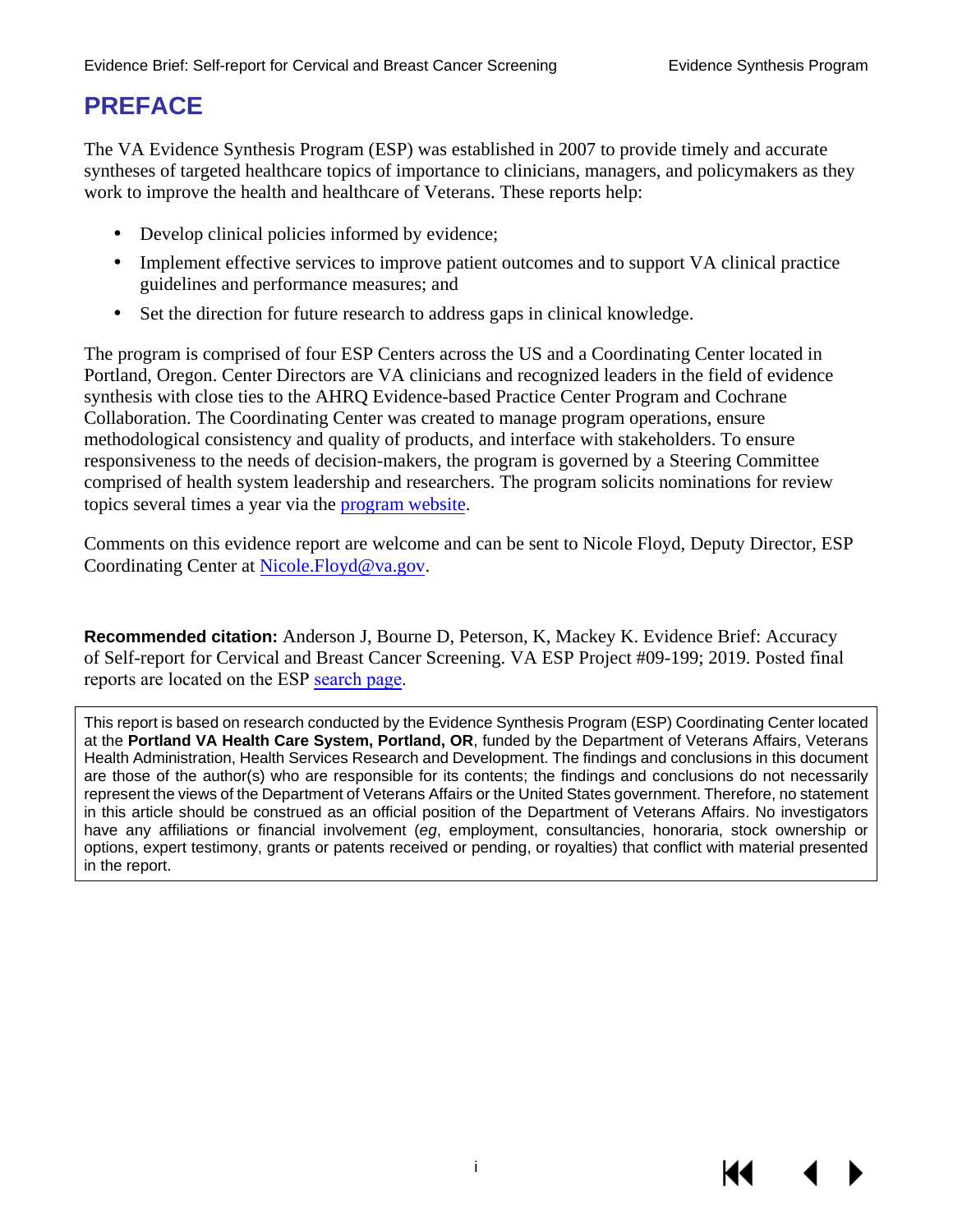KI I

# **TABLE OF CONTENTS**

| Key Question 1: What is the accuracy of self-reported measures of cervical and                                                                                                              |
|---------------------------------------------------------------------------------------------------------------------------------------------------------------------------------------------|
|                                                                                                                                                                                             |
|                                                                                                                                                                                             |
| Key Question 2: What are the potential adverse effects and unintended consequences<br>of using or not using self-reported measures of cervical and breast cancer screening? 17              |
| Key Question 3: Do the accuracy and/or adverse effects of using self-reported measures<br>of cervical and breast cancer screening vary by patient or measure characteristics or setting? 17 |
|                                                                                                                                                                                             |
|                                                                                                                                                                                             |
|                                                                                                                                                                                             |
|                                                                                                                                                                                             |
|                                                                                                                                                                                             |
|                                                                                                                                                                                             |
|                                                                                                                                                                                             |
|                                                                                                                                                                                             |
|                                                                                                                                                                                             |
|                                                                                                                                                                                             |
|                                                                                                                                                                                             |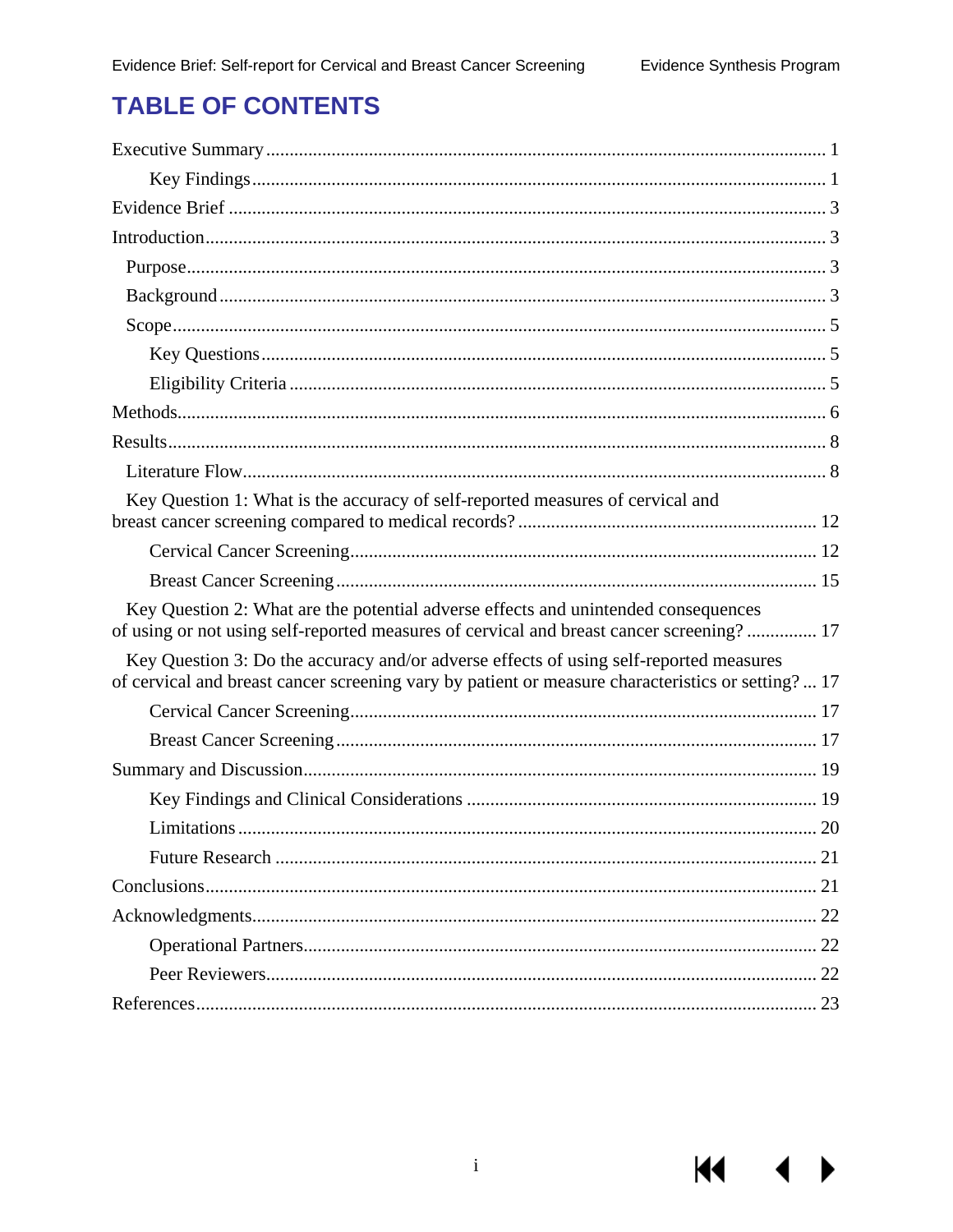$M = 1$ 

# **FIGURES AND TABLES**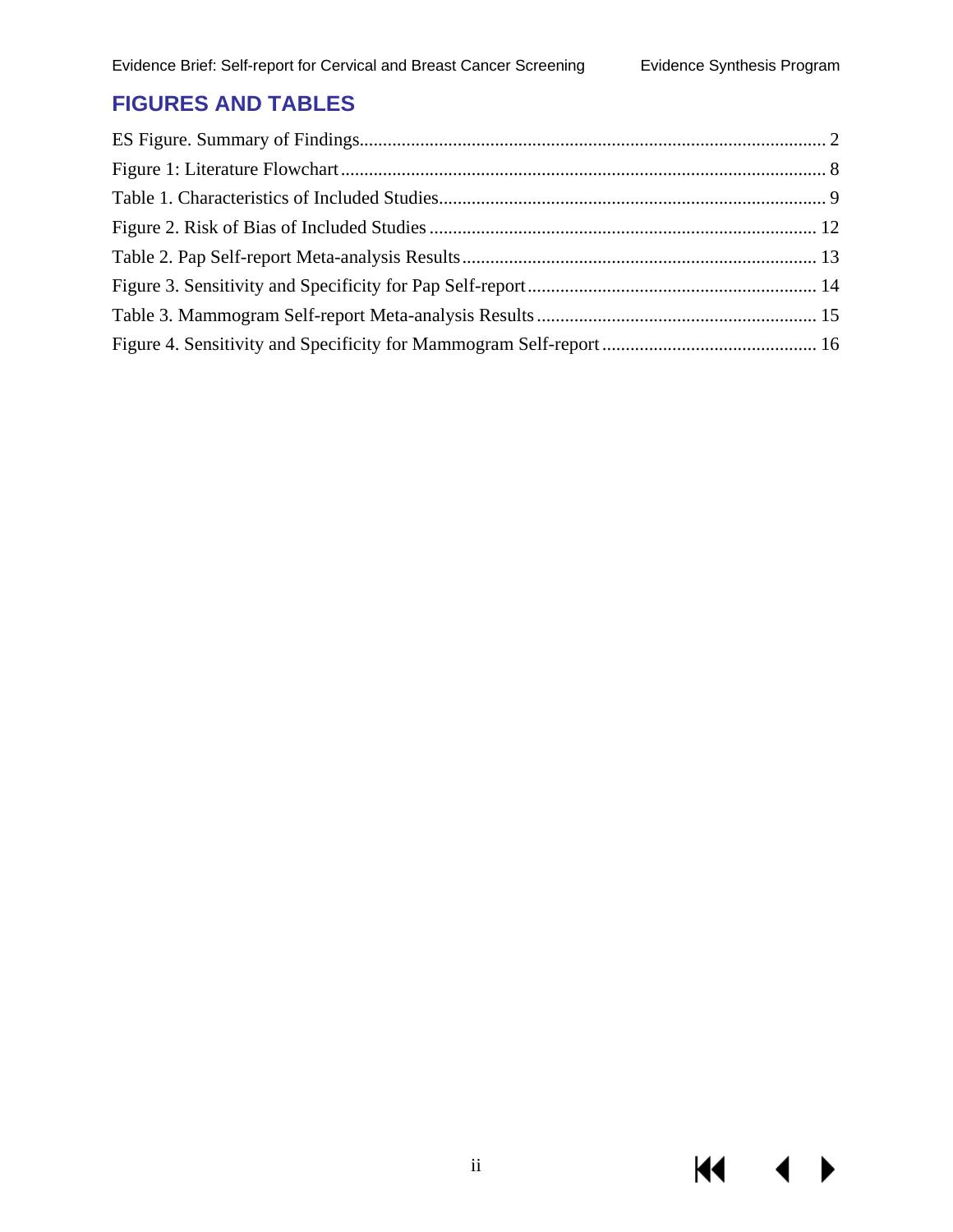# <span id="page-4-0"></span>**EXECUTIVE SUMMARY**

#### **Key Findings**

- Unscreened women tend to over-report having had a mammogram or pap test, but screened more accurately report their screening.
	- o 48% to 61% of unscreened patients according to their medical record accurately reported no screening (39% to 52% over-reported screening).
	- o 96% of screened patients according to their medical record accurately reported their screening.
- We have moderate confidence in these findings, as there are a large number of mostly fair-quality studies directly assessing the accuracy of self-report compared to medical records.
- Future research should focus on assessing the impact of accepting self-report on clinical and system-level outcomes.

To identify studies, we<br>
Guideline-based breast and cervical cancer screening are considered<br>
searched MEDLINE®,<br>
Cochrane Database of quality primary care services in the US. The aim of cancer screening is Systematic Reviews, to identify cancers in an early stage, often before symptoms present, Cochrane Central<br>when treatment is more likely to be effective. A counte measurement Register of Controlled when treatment is more likely to be effective. Accurate measurement Register of Controlled<br>Trials, and other sources of cancer screening rates is vital in order to understand if women are up to November 2018.<br>adequately screened and to determine if disparities exist in receipt of We used prespecified screening. Most measurement of cancer screening rates relies on criteria for study patient self-report, but there are trade-offs to consider when utilizing selection, data<br>self-report versus medical record documentation. Although self-report abstraction, and rating self-report versus medical record documentation. Although self-report abstraction, and rating data may reduce administrative burden compared to medical record<br>documentation, its accuracy is often questioned. Concerns about self-<br>See our PROSPERO report data accuracy and potential for adverse outcomes, including the protocol for our full potential for missed screenings, missed diagnoses, or duplicative methods. screening, have led to consideration of increasing the requirements for

#### *Background*

The ESP Coordinating Center (ESP CC) is responding to a request from the VHA Performance Workgroup for an evidence brief on the accuracy of selfreport for cervical and breast cancer screening. Findings from this evidence brief will be used to inform collection and use of self-report measures in cervical and breast cancer screening in the VHA.

#### *Methods*

reporting documentation of cancer screenings. Prior to considering changing documentation requirements, it is important to understand benefits and harms of accepting self-report, including the potential for over- or under-screening, missed diagnoses, and impacts on provider, administrative, or patient burden.

We included 39 studies assessing the accuracy of self-reported cervical and breast cancer screening compared to medical record. None were in Veterans. Overall, unscreened women tended to over-report screening, but screened women more accurately reported their screening (ES Table). Forty-eight to 61% (specificity) of unscreened women, according to their medical records, accurately reported not having a screening (39% to 52% over-reported screening). However, screened women were more accurate in reporting they had a pap test or mammogram (96% (sensitivity) of screened women, according to their medical records, accurately reported their screening). Additionally, 80% to 84% (positive predictive value (PPV)) of women's selfreports of having a screening were verified in the medical record, and 83% to 86% (negative

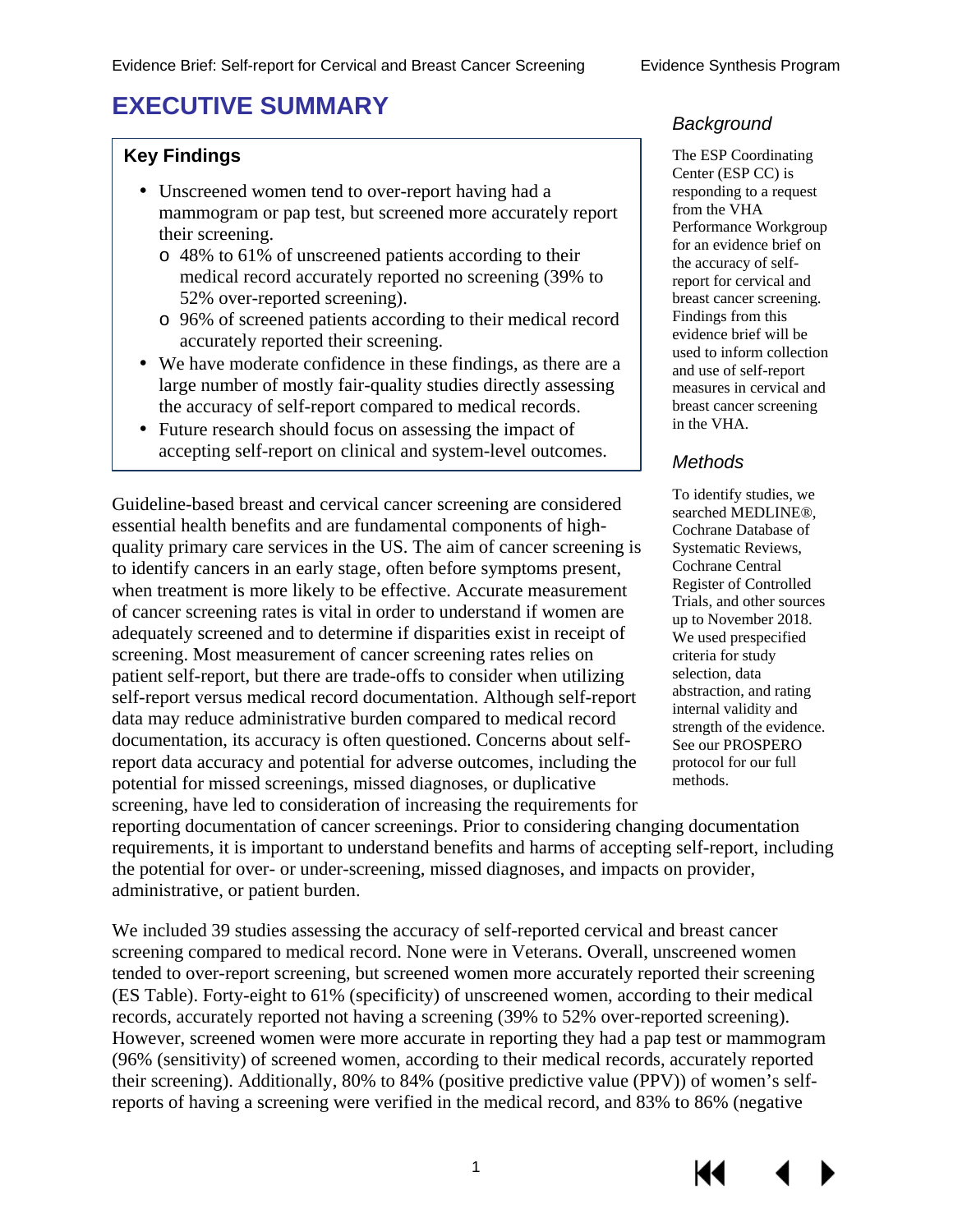predictive value (NPV)) of women's self-reports of not having screening were verified in the medical record. These results indicate that self-report is an accurate measure for patients who have had a mammogram or pap test. However, the lower specificity values suggest that there is over-reporting of mammograms and pap tests, with patients reporting they have had a test, but no medical record documentation of the test being found.

We have moderate confidence in these findings, as they come from a large number of mostly fair-quality studies which directly assessed the accuracy of self-report compared to medical records. Furthermore, these findings are consistent with a previous meta-analysis published in 2009. There was significant heterogeneity among studies, but this is likely due to differences between the populations studied (*eg,* a study in low-income Black women versus a populationbased study in a Scandinavian country). Subgroup analyses revealed a significant association of low-income or minority population with self-report accuracy for both cervical and breast cancer screening, with studies in minority or low-income populations having lower sensitivity than those in general populations. Although heterogeneity remained in these subgroup analyses, this may be due to our inability to adjust for differences in age and between low-income or minority populations because of inadequate reporting in the studies.

We did not find any studies reporting clinical outcomes or adverse events or unintended consequences of accepting self-report. With over-reporting of screening by self-report there is the potential to overestimate the success of screening interventions, mask disparities in screening prevalence, under-screen individuals, and miss cancer diagnoses. Future research should investigate these outcomes as well as system-level outcomes (*eg,* patient and provider burden) to weigh the potential harms of accepting self-report against the time and resource burden of tracking medical records.

#### <span id="page-5-0"></span>**ES Figure. Summary of Findings**



Abbreviations:  $PPV =$  positive predictive value;  $NPV =$  negative predictive value; \*Not mutually exclusive; \*\*As verified by medical record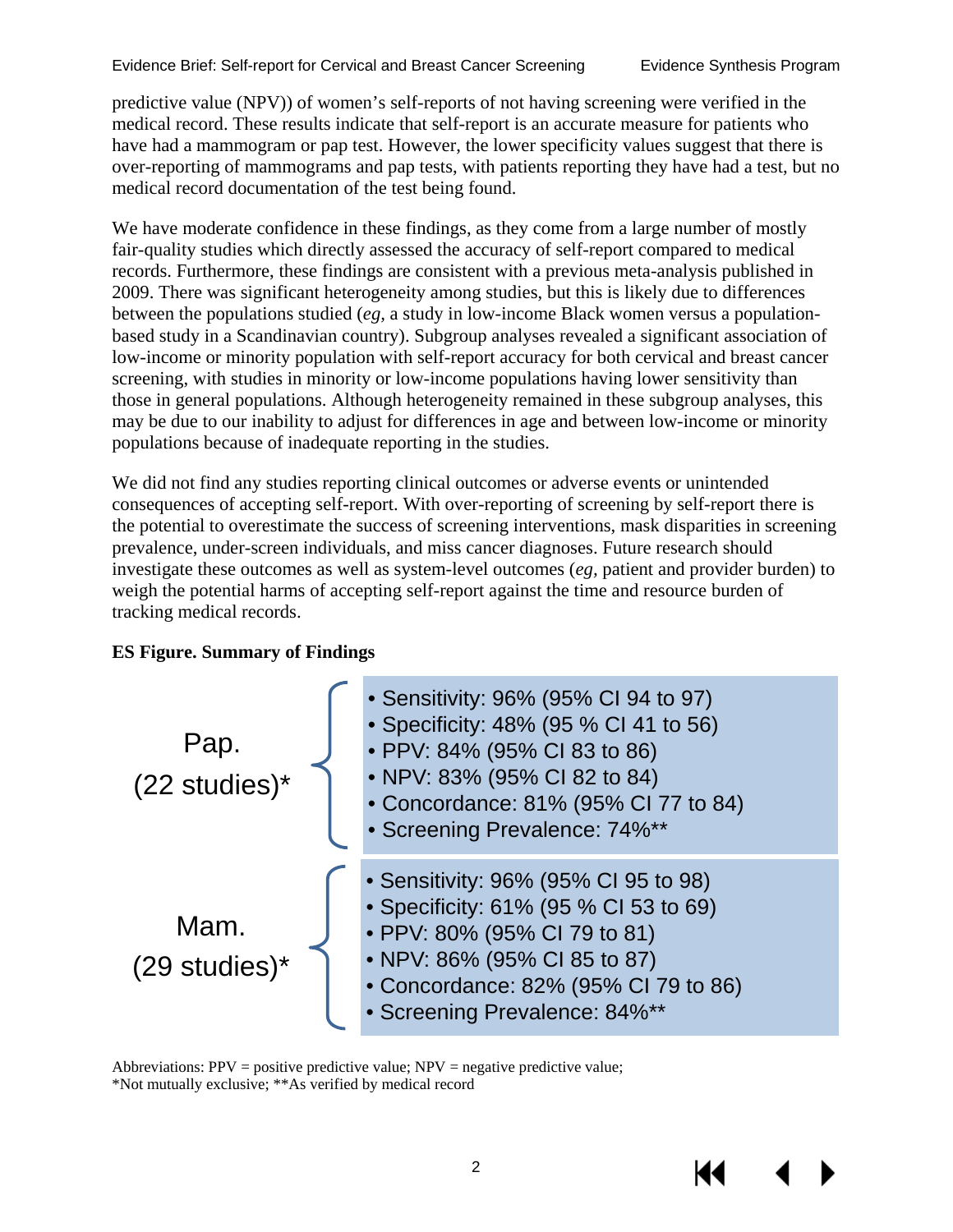# <span id="page-6-0"></span>**EVIDENCE BRIEF**

# <span id="page-6-1"></span>**INTRODUCTION**

# <span id="page-6-2"></span>**PURPOSE**

The ESP Coordinating Center (ESP CC) is responding to a request from the VHA Performance Workgroup for an evidence brief on the accuracy of patient self-report for cervical and breast cancer screening. Findings from this evidence brief will help the VHA Performance Workgroup decide whether to continue the current practice of accepting patient self-reported data on cervical and/or breast cancer screening or require medical record documentation of prior screening, which is currently the standard for colorectal cancer screening.

# <span id="page-6-3"></span>**BACKGROUND**

Guideline-based breast and cervical cancer screening are considered essential health benefits and are fundamental components of high-quality primary care services in the US.<sup>[1](#page-26-1)[,2](#page-26-2)</sup> The aim of cancer screening is to identify cancers in an early stage, often before symptoms present, when treatment is more likely to be effective. This timely treatment can result in reducing cancer incidence and disease burden and improving chances of survival. [3-5](#page-26-5) Current recommendations for cervical cancer screening in average-risk women are the Papanicolaou (pap) test every 3 years from ages 21 to 29, and from ages 30 to 65 either a pap test every 3 years, a pap test plus a human papilloma virus (HPV) test every 5 years, or HPV testing alone every 5 years (see Supplemental Materials for further detail). Breast cancer screening recommendations in averagerisk women (*ie*, those without increased risk for breast cancer, such as a positive family history or predisposing genetic mutation) vary by guideline and range from annual mammograms starting at age 40 to mammograms every 2 years starting at age 50 (with individual choice to start screening at age 40). The Veterans Health Administration (VHA) currently follows the American Cancer Society (ACS) and US Preventive Services Task Force (USPSTF) guidelines for cervical cancer screening (*ie*, pap test every 3 years starting at age 21, with the option to screen every 5 years, with pap plus HPV or HPV alone from ages 30 to [6](#page-26-5)5)<sup>6</sup> and the ACS guidelines for mammography (*ie*, annual mammograms starting at age 45 and every other year after age  $55$ ).<sup>[7](#page-26-5)</sup>

Despite initiatives and interventions to improve adherence to these guideline recommendations, breast and cervical cancer screening rates still fall short of the Healthy People 2020 goals to have 81.1% of women receiving breast cancer screening and 93% of women receiving cervical cancer screening in concordance with recent guidelines.<sup>[8](#page-26-5)</sup> Since the 1980s, mammography screening rates in the US have increased from 30% to 64% (percentage of women 40 years of age and older having received a mammogram within the past 2 years) from 1[9](#page-26-5)87 to 2015, respectively.<sup>9</sup> US cervical cancer screening rates have remained relatively stable, with a slight decline, since the 1980s, going from 74% to 70% (percentage of women aged 18 years and older having received a pap test within the past 3 years) from 1987 to 2015, respectively.[10](#page-26-5) Minority or low-income women may face more barriers to screening and be particularly vulnerable to screening nonadherence (*eg*, for women below 100% of the poverty level, 43% to 55% had mammograms and 55% to 69% had pap tests in 2013).<sup>11</sup> Racial and economic disparities in receipt of care also exist,<sup>[12,](#page-26-3)[13](#page-26-4)</sup> and it has been hypothesized that minority or low-income women may over-report screening more than others (potentially due to lower health literacy, cultural factors, or the

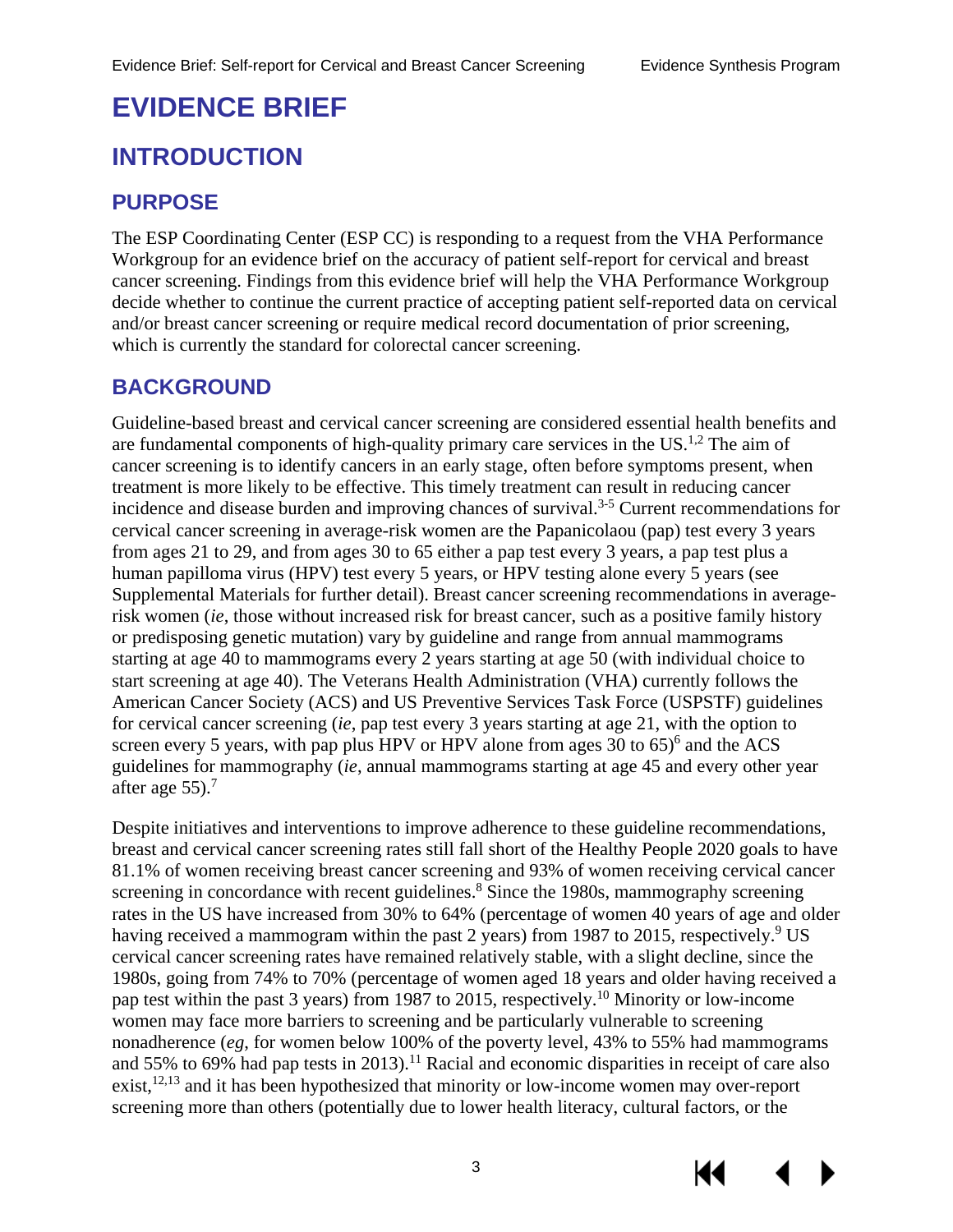quality of medical record documentation in these populations), $14,15$  $14,15$  which may mask this disparity in population-based surveys.

Accurate measurement of cancer screening rates is vital to understand if women are adequately screened and determine if disparities exist in receipt of screening. These data can be used to further develop initiatives to increase the uptake of screening (*ie*, public education campaigns, patient reminders, and provider and health system-level practices)<sup>[16,](#page-27-0)[17](#page-27-1)</sup> and to assess hospital and provider performance through quality performance measures.<sup>[18-20](#page-27-4)</sup> There are several methods to collect cancer screening data ranging from population-based mail or telephone surveys to track trends over time<sup>[21](#page-27-2)</sup> to specific medical record documentation requirements for quality reporting.<sup>22</sup> Surveys generally rely on patient self-report, while medical record documentation can vary from physician-recorded data (entered from patient self-report) to pathology, lab, or radiology reports confirming that a test was performed.

There are several trade-offs to consider when determining whether to utilize self-report or medical record documentation for measurement of cancer screening rates. Given that most individuals in the US receive health care from multiple providers, clinics, and hospitals, obtaining specific medical record documentation of prior screening may be time-consuming and costly. Collecting specific medical record documentation typically requires patient content and may entail calling or faxing various clinics to request records, scanning or filing these records, and review by a physician or other clinical team member. For these reasons, most cancer screening data rely on patient self-report.<sup>[21,](#page-27-2)[23](#page-27-3)</sup> However, although self-report data may reduce administrative burden, its accuracy is often questioned compared to medical record documentation. [24-26](#page-27-4) Self-reported screening data is subject to potential conscious and unconscious biases including telescoping (remembering an event occurring more recently than it actually occurred),<sup>[27](#page-27-4)</sup> acquiescence bias (the tendency to respond "yes" when in doubt),<sup>28</sup> and social desirability response bias (over-reporting of events that are socially desirable).<sup>[29-32](#page-27-4)</sup> The extent of these potential biases can depend on the data collection method (*ie*, mailed survey vs telephone interview vs face-to-face interview) and how questions are phrased (*ie*, "How long has it been since you had your last mammogram?" vs "Have you had a mammogram in the past 2 years?") and are important considerations when utilizing self-report for measurement of cancer screening.<sup>[33](#page-28-0)[,34](#page-28-1)</sup>

Concerns about the accuracy of self-report data for cervical and breast cancer screening and the potential for adverse outcomes, including missed screenings, missed diagnoses, or duplicative screening, have led to policy variations in requirements for reporting documentation of these screenings. The Healthcare Effectiveness Data and Information Set (HEDIS) is a performance tool set developed and sustained by the National Committee for Quality Assurance (NCQA) that is utilized by health plans, hospitals, and health systems for quality metrics and performance improvement.[35](#page-28-2) HEDIS accepts patient-reported information, collected by primary care physicians and reported in the medical record, for cancer screening quality measures[.22](#page-27-4) The VHA guidelines for collecting and reporting cancer screening data generally agree with the HEDIS requirements. One exception to this is that the VHA has historically required more rigorous documentation (*ie,* does not allow for patient self-report) for certain colorectal cancer screening tests.<sup>[36](#page-28-2)</sup> The VHA is currently considering requiring more rigorous documentation for cervical and breast cancer screening as well.

Prior to considering changing documentation requirements, it is important to understand the accuracy of self-report compared to medical records, as well as the benefits and harms of

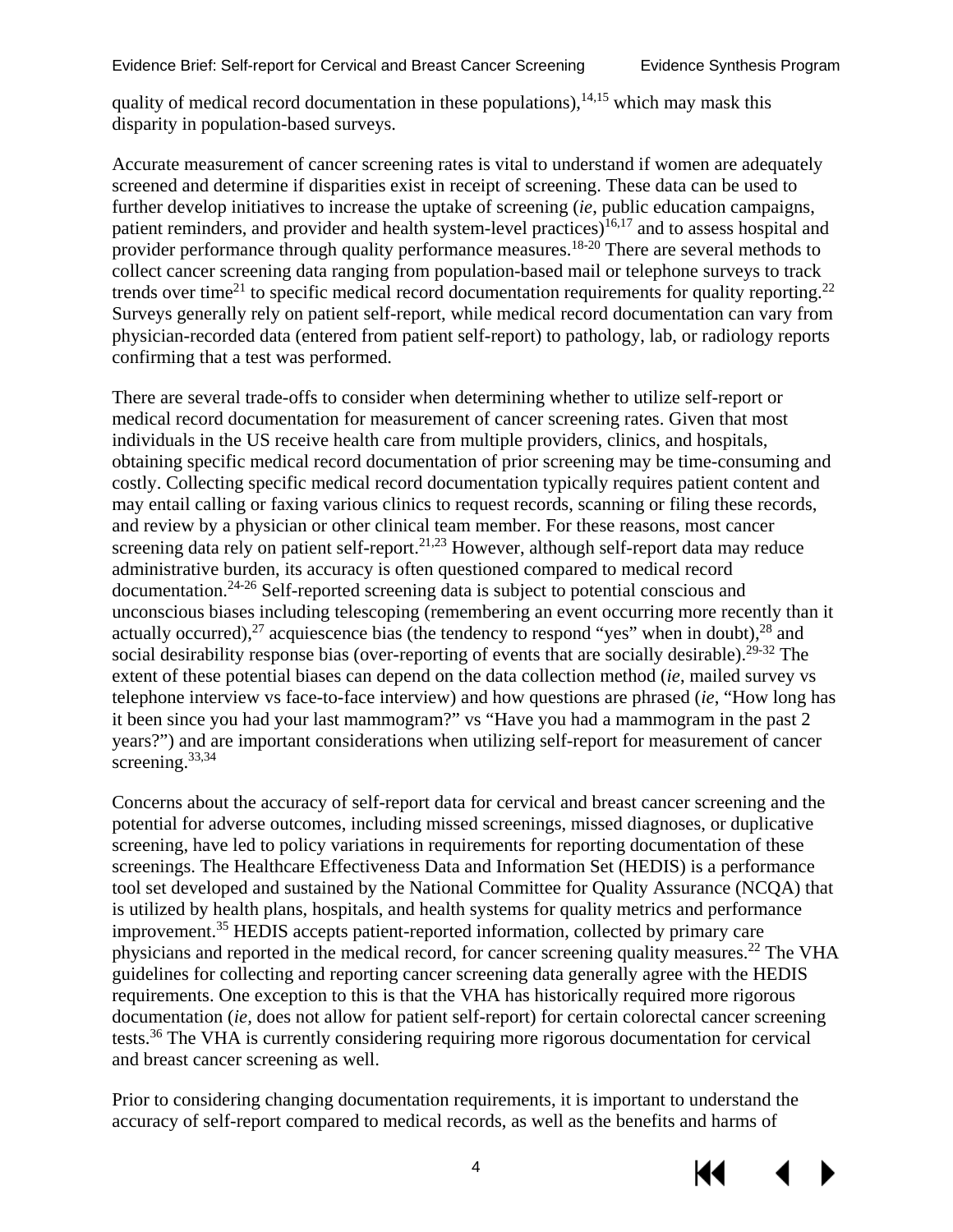Evidence Brief: Self-report for Cervical and Breast Cancer Screening Evidence Synthesis Program

accepting self-report, including the potential for over- or under-screening, missed diagnoses, and impacts on provider, administrative, or patient burden. A 2009 systematic review<sup>25</sup> on the accuracy of self-report for breast and cervical cancer screening found that women tend to overreport cancer screenings (38% to 53% of unscreened women, according to medical records, inaccurately reported having a screening), but these findings may be outdated, as several subsequent studies have emerged since publication of this review. The impacts of accepting selfreport on other outcomes (*ie,* missed diagnoses, administrative burden) were not assessed. The purpose of our evidence review is to provide an updated synthesis of the evidence on the accuracy of self-reported measures of cervical and breast cancer screening compared to medical records and the benefits and potential harms of relying on patient self-report instead of medical record documentation.

# <span id="page-8-0"></span>**SCOPE**

This evidence brief will address the following key questions and inclusion criteria:

## <span id="page-8-1"></span>**Key Questions**

Key Question 1: What is the accuracy of self-reported measures of cervical and breast cancer screening compared to medical records?

Key Question 2: What are the potential adverse effects and unintended consequences of using or not using self-reported measures of cervical and breast cancer screening?

Key Question 3: Do the accuracy and/or adverse effects of using self-reported measures of cervical and breast cancer screening vary by patient or measure characteristics or setting?

## <span id="page-8-2"></span>**Eligibility Criteria**

The ESP included studies that met the following criteria:

- **Population:** women reporting cervical or breast cancer screening, not identified as high risk (*ie,* genetic mutation carriers, patients with abnormal previous screens) and without a history or diagnosis of breast or cervical cancer
- **I**ntervention: Self-reported cervical (Papanicolaou smear and/or HPV testing) or breast cancer (mammogram) screening
- **Comparator:** Medical records
- **O**utcomes:
	- o Accuracy (sensitivity, specificity, positive and negative predictive value, *etc*)
	- o Adverse effects or unintended consequences: Any (missed diagnoses, over- or underscreening, patient or provider burden, *etc*)
- **T**iming: Any
- **Setting: Any**
- **S**tudy design: Any, but may prioritize to accommodate timeline using a best-evidence approach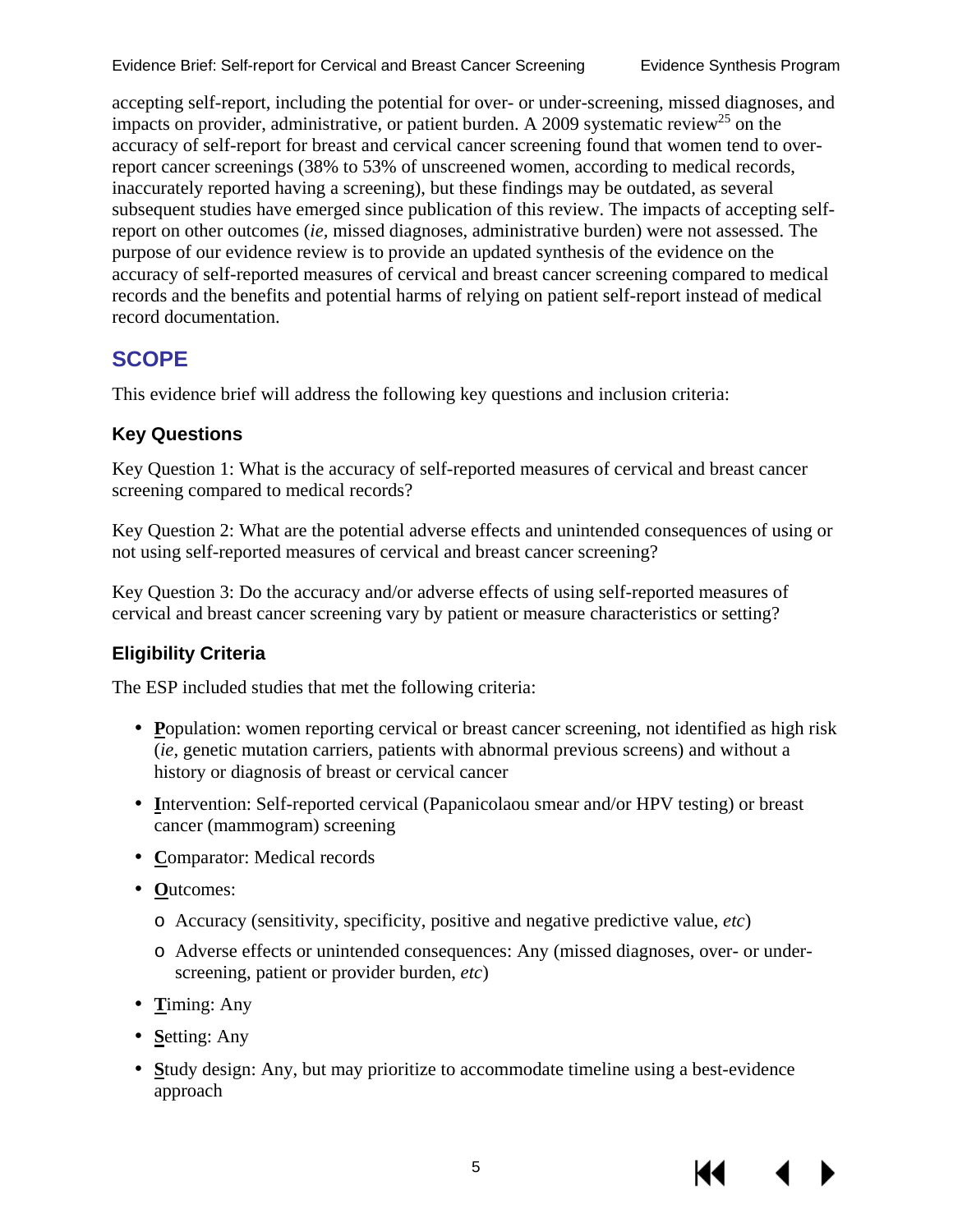# <span id="page-9-0"></span>**METHODS**

To identify articles relevant to the key questions, our research librarian searched Medline, CINAHL, PsycINFO, CCRCT, and the Cochrane Database of Systematic Reviews, using terms for self-report and screening, mammography, pap smear, breast cancer screening, and cervical cancer screening (see Supplemental Materials for complete search strategies). Additional citations were identified from hand-searching reference lists and consultation with content experts. We limited the search to published and indexed articles involving human subjects available in the English language. Study selection was based on the eligibility criteria described above. Titles and abstracts were independently reviewed by 2 investigators. Full-text articles were reviewed by one investigator and checked by another. All disagreements were resolved by consensus.

We used predefined criteria to rate the internal validity of all included studies. We used the Cochrane ROBIS tool to rate the internal validity of systematic reviews.<sup>37</sup> We used the QUADAS-2 tool to rate the internal validity of diagnostic accuracy studies.<sup>38</sup> We abstracted data from all studies for prespecified study and patient characteristics of interest and results for each included outcome. We calculated sensitivity, specificity, positive predictive value, negative predictive value, concordance, and report to record (Rep/Rec) ratio for all included studies. Studies which did not provide enough data for calculation of these accuracy characteristics were excluded. All data abstraction and internal validity ratings were first completed by one reviewer and then checked by another. All disagreements were resolved by consensus.

We informally graded the strength of the evidence based on the AHRQ Methods Guide for Comparative Effectiveness Reviews<sup>39</sup> by considering risk of bias (includes study design and aggregate quality), consistency, directness, and precision of the evidence. Ratings typically range from high to insufficient, reflecting our confidence that the evidence reflects the true effect. For this review, we applied the following general algorithm: evidence comprised of multiple large studies with moderate risk of bias and inconsistent finding (significant heterogeneity) received a rating of "low strength", and this same type of evidence but with consistent findings (limited heterogeneity) received a rating of "moderate strength".

Where studies were appropriately homogenous, we synthesized outcome data quantitatively using STATA v.15 (StataCorp. College Station, TX). Overall numbers for sensitivity and specificity were calculated and adjusted using a bivariate random-effects meta-analysis. Positive predictive values (PPV) and negative predictive values (NPV) were calculated using the midas command (generates summary predictive values) in STATA v.15 $40$  and adjusted for overall prevalence. Concordance and Rep/Rec ratio were averaged across studies. Definitions and formulas for these calculations are provided in the Supplemental Materials. We also conducted a univariable bivariate and multivariable univariate meta-regression to examine the impact of moderator variables. Variables were prespecified and included age, publication year, sample size, study design (case-control vs cohort), setting (population- vs clinic-based), referral or screening program (whether the patients were a part of a screening or referral program vs not), survey administration method (in-person vs telephone or mail survey), timeframe of recall  $(\leq 1)$ year to ever), minority status, and low-income status. Heterogeneity was assessed using the Q statistic and the  $I^2$  statistic. Publication bias was examined by Deeks' test.<sup>[41](#page-28-2)</sup> Where meta-analysis was not suitable due to limited data or heterogeneity, we synthesized the evidence qualitatively.

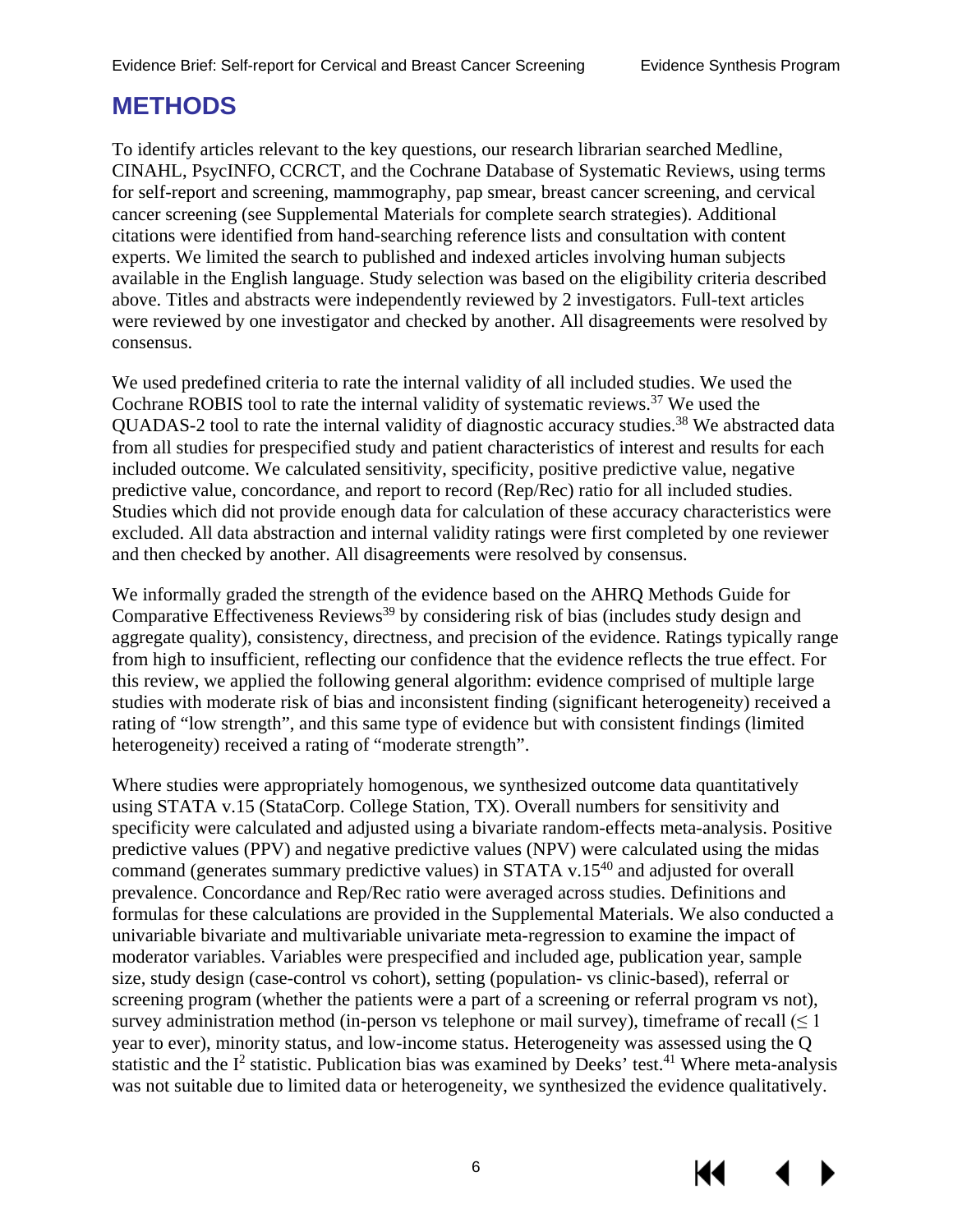A draft version of this report was reviewed by peer reviewers as well as clinical leadership (see Supplemental Materials for disposition of peer review comments). The complete description of our full methods can be found on the PROSPERO international prospective register of systematic reviews [\(http://www.crd.york.ac.uk/PROSPERO/;](http://www.crd.york.ac.uk/PROSPERO/) registration number CRD42019116781).

К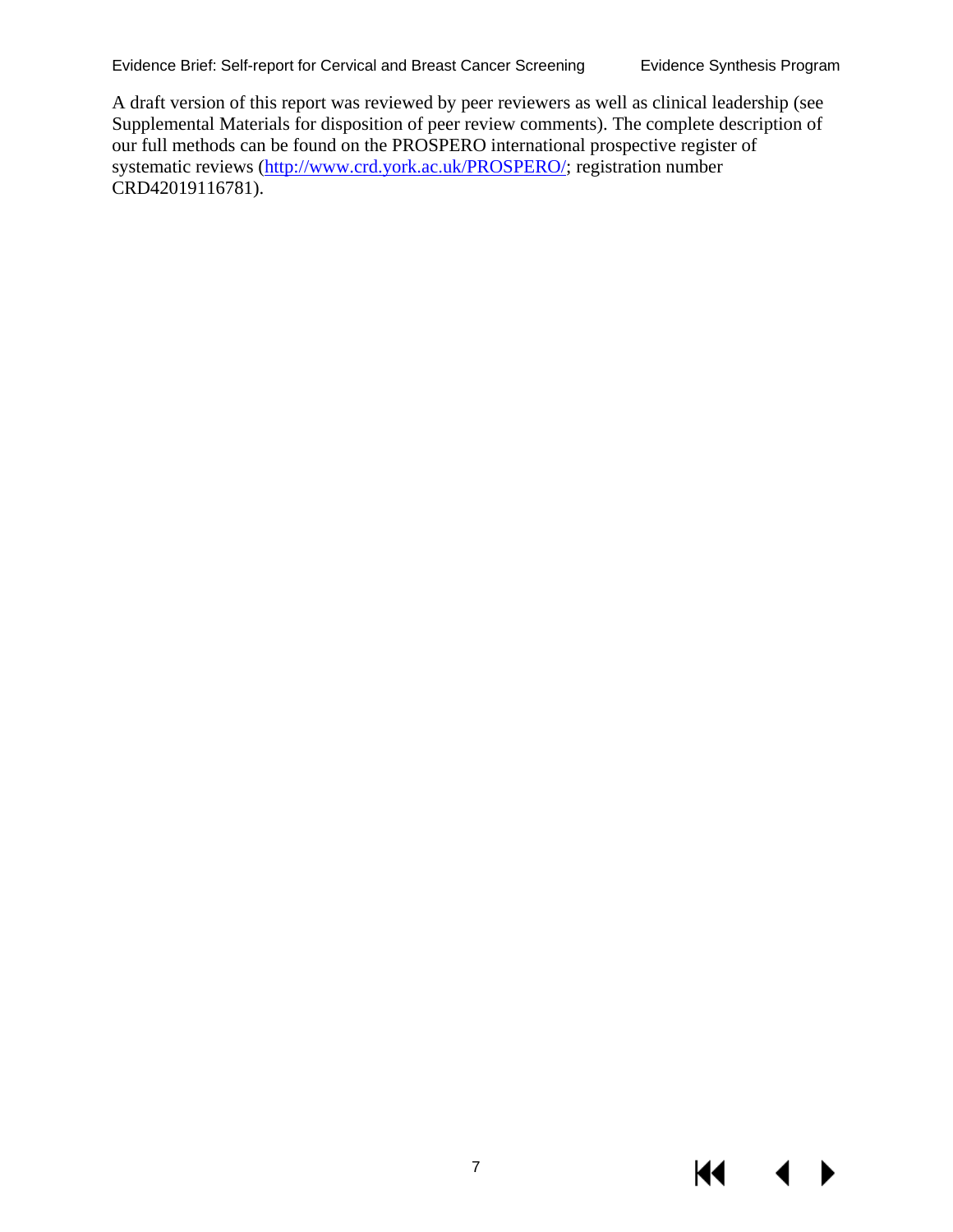# <span id="page-11-0"></span>**RESULTS**

# <span id="page-11-1"></span>**LITERATURE FLOW**

The literature flow diagram (Figure 1) summarizes the results of the search and study selection processes (see Supplemental Materials for full list of excluded studies).

#### <span id="page-11-2"></span>**Figure 1: Literature Flowchart**



Our search identified 1,213 unique, potentially relevant articles. We included 39 diagnostic accuracy studies: 22 in cervical cancer screening, <sup>[15,](#page-26-7)[34,](#page-28-1)42-61</sup> 29 in breast cancer screening <sup>15,[33,](#page-28-0)34,[51-](#page-29-0)</sup>  $60,62$  $60,62$ -77 (not mutually exclusive), and 1 systematic review.<sup>25</sup> Among the diagnostic accuracy studies, 28 were included in the previous systematic review, and 11 were new. All studies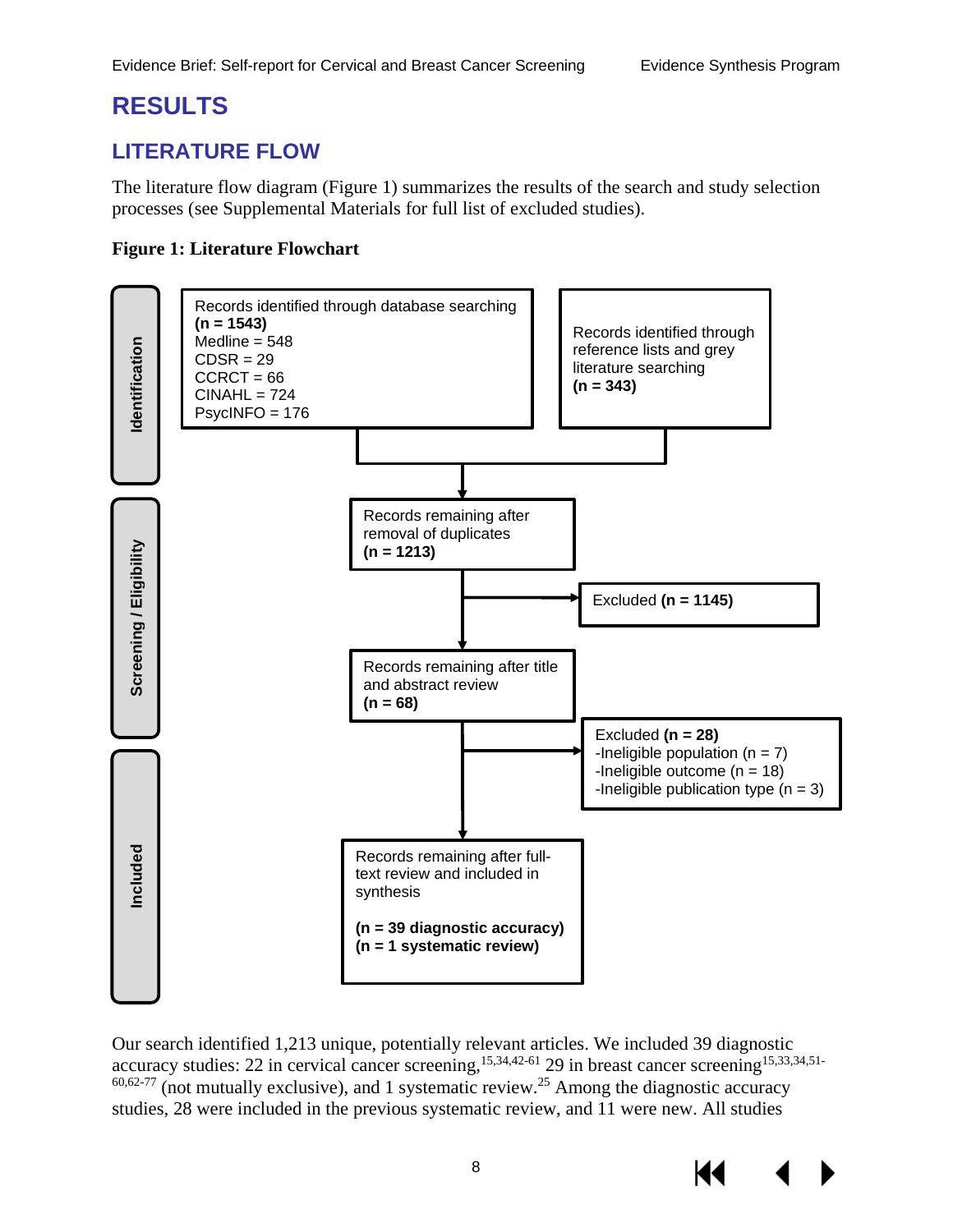included for cervical cancer screening assessed the pap test, and none specifically examined HPV testing. Most studies (62%) included fewer than 500 participants, but a few large population-based studies ranged from over 10,000 to over 400,000 participants (Table 1) (see Supplemental Materials for full data tables). Most studies were old, with only 6 studies published in the past 10 years. Overall, 19 studies (49%) included minority or low-income populations, 23 studies (59%) were clinic-based (*ie*, used data from patients who attended a specific hospital or clinic), which is likely most applicable to the VA setting, and 23 studies (59%) conducted surveys face-to-face.

| Author, Year<br>N                          | Age range<br>Minority/<br>Low<br>Income? | <b>Clinic- or</b><br><b>Population-based</b><br>Screening? $\dagger$ | Study part of a<br>screening or referral<br>program? $\frac{1}{x}$ | <b>Survey</b><br><b>Method</b><br><b>Timeframe of</b><br><b>Recall</b> |
|--------------------------------------------|------------------------------------------|----------------------------------------------------------------------|--------------------------------------------------------------------|------------------------------------------------------------------------|
| Pap Smear                                  |                                          |                                                                      |                                                                    |                                                                        |
| Bowman, 1991*42<br>157                     | 18-70<br>None                            | Population-based                                                     | No                                                                 | Face-to-face<br>3 yrs                                                  |
| Eaker, 2001*43<br>944                      | 25-60<br>None                            | Population-based                                                     | <b>No</b>                                                          | Phone<br>Ever                                                          |
| Fowles, 1997*61<br>400                     | 19-75<br>None                            | Clinic-based                                                         | <b>No</b>                                                          | Phone<br>3 yrs                                                         |
| Fruchter, 1992*44<br>263                   | Age NR<br>Black/Latino                   | Clinic-based                                                         | <b>No</b>                                                          | Face-to-face<br>3 yrs                                                  |
| Georgi-Rossi,<br>2006 <sup>45</sup><br>641 | 25-64<br>None                            | Population-based                                                     | Yes                                                                | Phone<br>Ever                                                          |
| Klungsoyr, 2009 <sup>46</sup><br>16,574    | 18-45<br>None                            | Population-based                                                     | <b>No</b>                                                          | Phone/mail/<br>computer<br>3 yrs                                       |
| Newell, 2000*47<br>423                     | 18-81<br>None                            | Population-based                                                     | No                                                                 | Face-to-face<br>Last screen                                            |
| Pizzaro, 2002*48<br>161                    | 18-89<br>Low income                      | Clinic-based                                                         | <b>No</b>                                                          | Phone<br>1 yr                                                          |
| Sawyer, 1989*49<br>98                      | 16-75<br>Rural, Black                    | Population-based                                                     | <b>No</b>                                                          | Face-to-face<br>3 yrs                                                  |
| Walter, 1988*50<br>750                     | 20-69<br>None                            | Clinic                                                               | No                                                                 | Face-to-face<br>5 yrs                                                  |
| Mammogram                                  |                                          |                                                                      |                                                                    |                                                                        |
| Allgood, 2014 <sup>62</sup><br>1,221       | $40+$ yrs<br>Low<br>income/Blac<br>k     | Population-based                                                     | <b>No</b>                                                          | Face-to-face<br>2 yrs                                                  |
| Armstrong,<br>2004*33<br>399               | 50-75 yrs<br>Low income                  | Clinic-based                                                         | <b>No</b>                                                          | Phone<br>Ever                                                          |
| Baron-Epel,<br>200863<br>1,550             | 52-74<br>Jewish/Arab                     | Clinic-based                                                         | No                                                                 | Phone<br>2 yrs                                                         |
| Brown, 1992*64                             | 17-79                                    | Clinic-based                                                         | No                                                                 | Phone                                                                  |

#### <span id="page-12-0"></span>**Table 1. Characteristics of Included Studies**

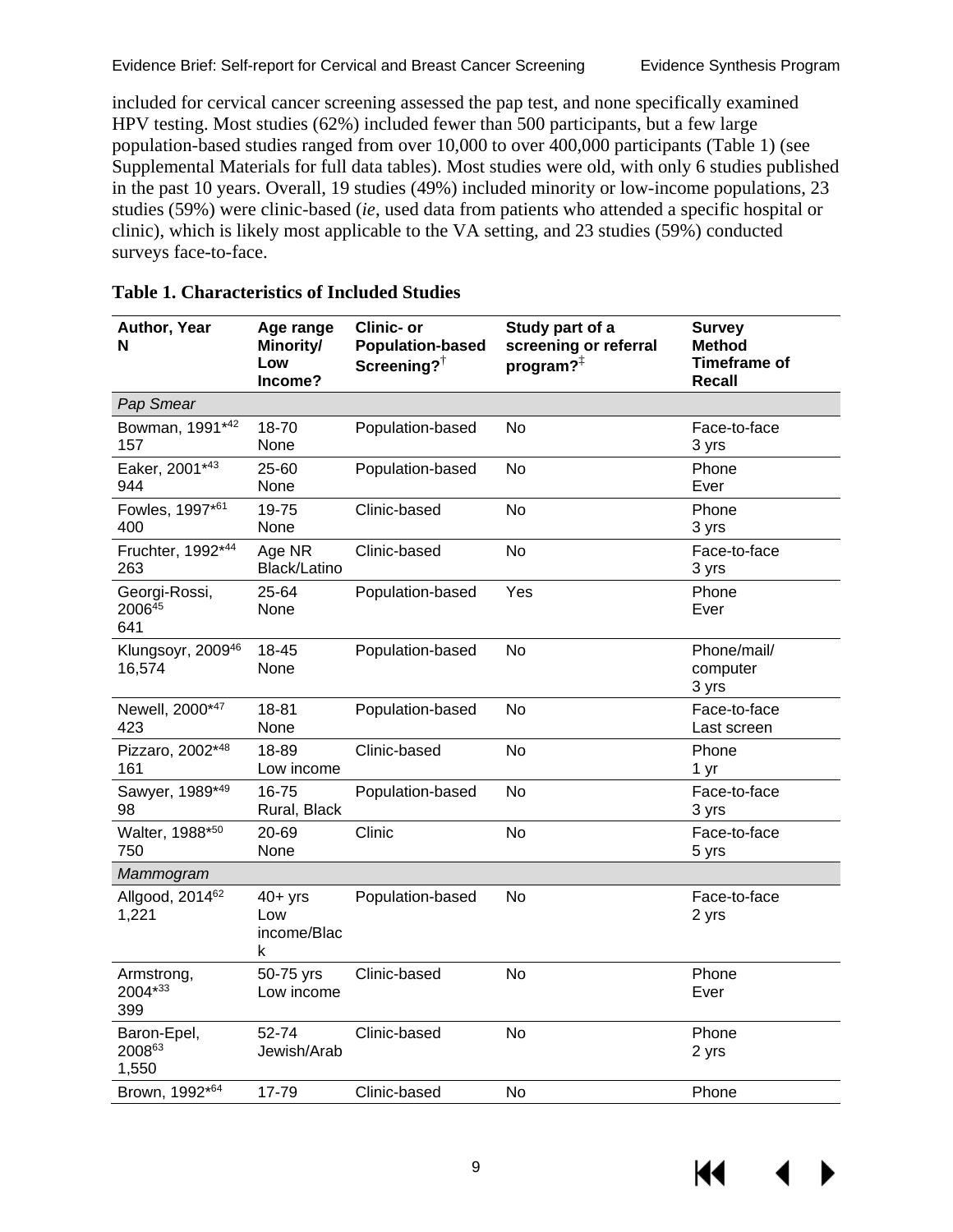| Evidence Brief: Self-report for Cervical and Breast Cancer Screening |  |  |  |
|----------------------------------------------------------------------|--|--|--|
|----------------------------------------------------------------------|--|--|--|

Evidence Synthesis Program

| 189                                   | None                               |                             |           | 1 month                                  |
|---------------------------------------|------------------------------------|-----------------------------|-----------|------------------------------------------|
| Caplan (a),<br>2003*65<br>949         | 50-80<br>No                        | Clinic-based                | Yes       | Phone<br>Ever                            |
| Champion,<br>1998*66<br>229           | 45-64<br>Low<br>income/Blac<br>k   | Clinic-based                | Yes       | Face-to-face<br>3 yrs                    |
| Clark, 200967<br>411                  | 40-75<br><b>Black</b>              | Clinic-based                | Yes       | Face-to-face<br>2 yrs                    |
| Crane, 1996*68<br>576                 | $50+$<br>Hispanic/Bla<br>ck        | Clinic-based                | Yes       | Phone<br>Last screen                     |
| Degnan, 1992*69<br>456                | 50-74<br>None                      | Population-based            | No        | Phone<br>Last screen                     |
| Fulton-<br>Kehoe, 1992*70<br>78       | 50-75<br>None                      | Clinic-based                | <b>No</b> | Mail<br>1 yr                             |
| Holt, 200671<br>5,461                 | $65+$<br>None                      | Population-based            | <b>No</b> | Face-to-face<br>1 yr                     |
| King, 1990*72<br>199                  | 50-74<br>None                      | Clinic-based                | Yes       | Phone<br>1 yr                            |
| Lawrence, 1999*73<br>93               | 50-70<br>Mexican-<br>American      | Clinic-based                | No        | Phone<br>1 yr                            |
| Mahnken, 200774<br>199                | 50-74<br>Mexican-<br>American      | Population-based            | No        | Face-to-face<br>2 yrs                    |
| Norman, 2003*75<br>2,495              | 40-64<br>None                      | Clinic/Population-<br>based | <b>No</b> | Phone<br>Last screen                     |
| Thompson,<br>1999*76<br>360           | 50-69<br>Low income                | Clinic-based                | No        | Mail<br>Ever                             |
| Tsurda, 2018 <sup>77</sup><br>411,294 | 50-69<br>No                        | Population-based            | Yes       | Mail<br>Ever                             |
| Pap Smear + Mammogram                 |                                    |                             |           |                                          |
| Caplan, 2003*51<br>480                | 40-74<br>None                      | Clinic-based                | No        | Phone<br>Ever                            |
| Gordon, 1993*52<br>431                | 40-74<br>None                      | Clinic-based                | No        | Mail/phone<br>2 yrs                      |
| Hiatt, 1995*53<br>691                 | 35-75<br>Hispanic                  | Clinic-based                | No        | Phone<br>5 yrs                           |
| Johnson, 1995*54<br>251               | 35-65<br><b>Native</b><br>American | Population-based            | No        | Face-to-face<br>Ever                     |
| Johnson, 2005 <sup>34</sup><br>588    | $50+$<br>None                      | Population-based            | No        | Phone/<br>computer-<br>assisted<br>3 yrs |

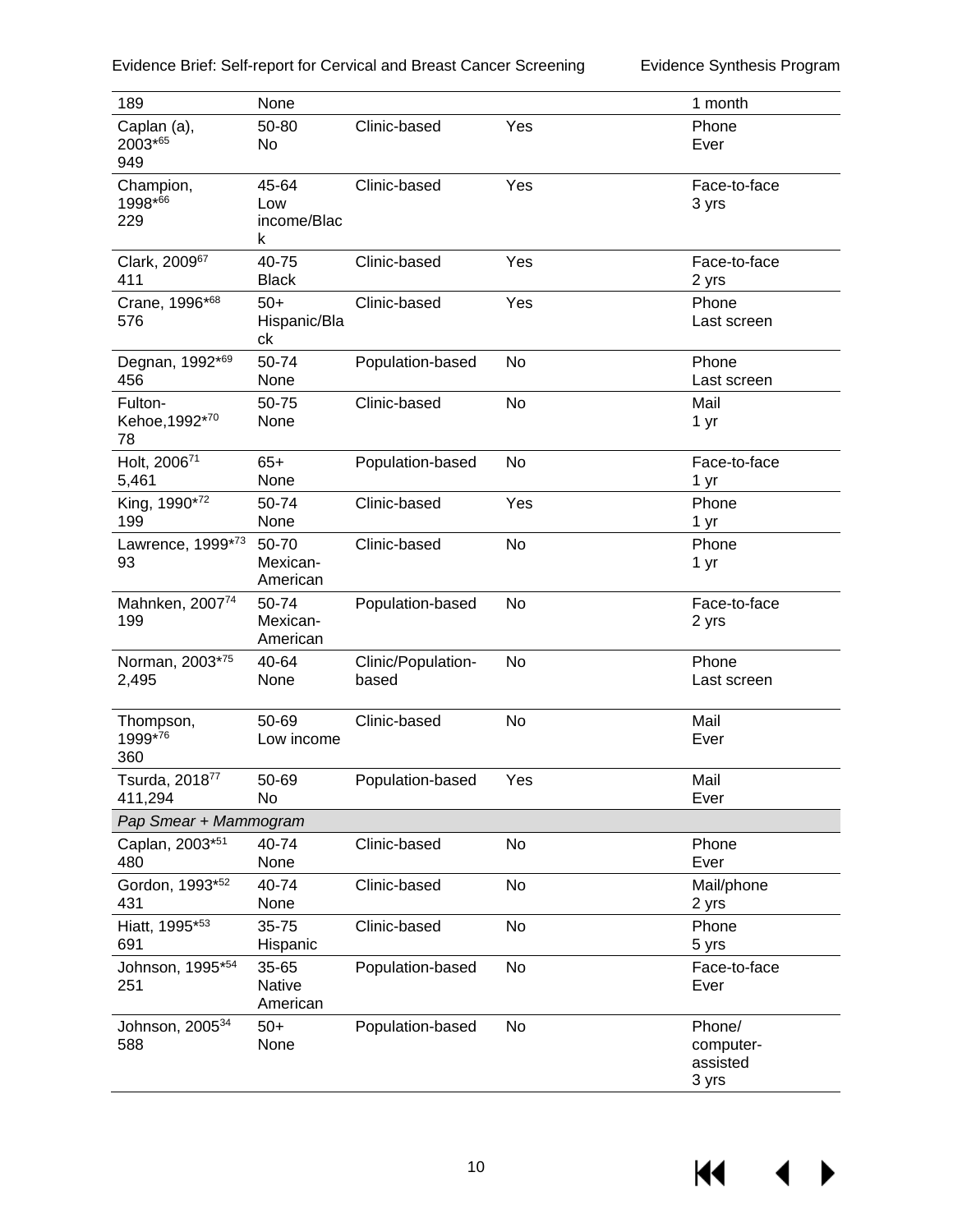Evidence Brief: Self-report for Cervical and Breast Cancer Screening Evidence Synthesis Program

| Lofters, 2015 <sup>55</sup><br>39,027 (Pap)<br>15,877 (Mam) | 24-69 (Pap)<br>52-69<br>(Mam)<br>None  | Population-based | No.            | Phone/<br>computer-<br>assisted<br>Ever |
|-------------------------------------------------------------|----------------------------------------|------------------|----------------|-----------------------------------------|
| Martin, 2000*56<br>599                                      | $21 +$<br>None                         | Clinic-based     | N <sub>o</sub> | Phone<br>3 yrs (Pap)<br>2 yrs (Mam)     |
| McGovern,<br>1998*57<br>477                                 | 40-92<br>Low income                    | Clinic-based     | No.            | Face-to-face<br>Ever                    |
| Paskett, 1996*58<br>555                                     | $40+$<br>Low income                    | Population-based | Yes            | Face-to-face<br>Ever                    |
| Son, 2013 <sup>59</sup><br>155                              | $18+$<br>Intellectual<br>disability    | Clinic-based     | No.            | Face-to-face<br>Ever                    |
| Suarez, 1995*15<br>450                                      | $40+$<br>Mexican-<br>American          | Population-based | Yes            | Face-to-face<br>Ever                    |
| Tumiel-Berhalter,<br>2004*60<br>314                         | $40+$<br><b>Black/Puert</b><br>o Rican | Clinic-based     | No.            | Face-to-face<br>3 yrs                   |

\*Included in Howard 2009; †Clinic-based screening used data from patients who attended a specific hospital or clinic. Population-based screening used data from multiple clinics or a nationally representative database; ‡Participants who are a part of a screening or referral program, which recruits individuals to attend an event or come into the clinic/hospital to take part in a specially organized program. Abbreviations: Mam.  $=$  mammography,  $Yrs = years$ 

We have moderate confidence in these findings, as they come from a large number of mostly fair-quality studies which directly assessed the accuracy of self-report compared to medical records. A total of 61,383 patients were included in studies of cervical cancer screening, and 444,055 patients were included in studies of breast cancer screening. Most studies had unclear risk of bias (Figure 2) due to unclear blinding and incomplete medical record review. Lack of or unclear blinding of data collectors may have led to potential bias in collection of self-report or medical record data. However, this potential for bias is likely low, as the data were reported by patients and providers and not directly by those collecting the data. Incomplete verification of the medical records for all study participants (*ie*, only a single medical record source searched or out-of-the-area medical records not verified) also contributed to the potential for bias in the medical record review, since patients where a medical record was not found were often assumed to be unscreened, which may have led to a higher rate of false positives. There was significant heterogeneity among studies, but this is likely due to differences among the populations studied (*eg,* a study in low-income Black women vs a population-based study in a Scandinavian country). Although heterogeneity remained in subgroup analyses, this may be due to our inability to adjust for age or differences between low-income or minority populations because of inadequate reporting of detailed patient characteristics in the studies.

KI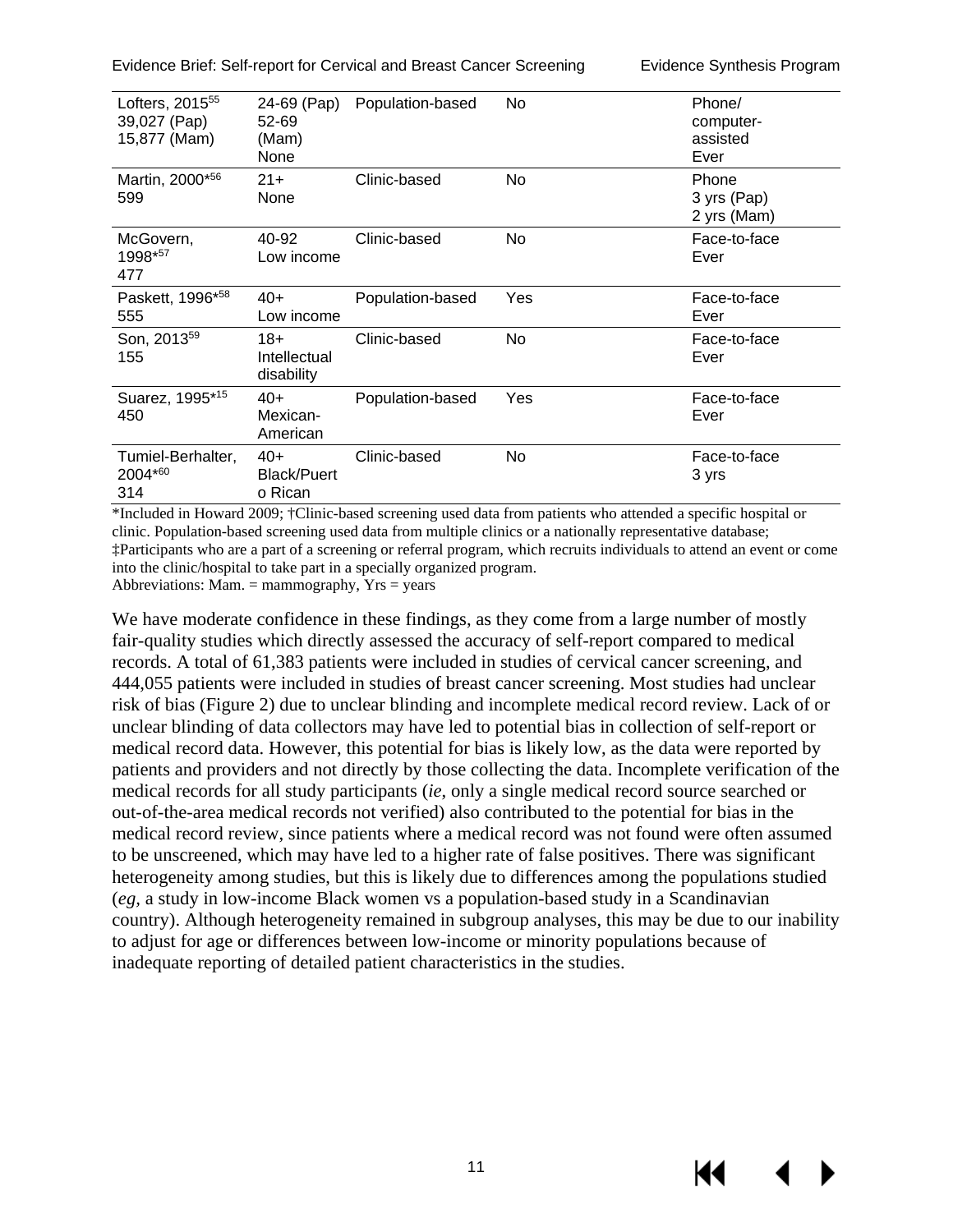<span id="page-15-2"></span>



## <span id="page-15-0"></span>**KEY QUESTION 1: What is the accuracy of self-reported measures of cervical and breast cancer screening compared to medical records?**

## <span id="page-15-1"></span>**Cervical Cancer Screening**

Women tended to over-report receipt of cervical cancer screening among the 22 studies reporting the accuracy of pap test self-report compared to medical record (Table 2, Figure 3). Among unscreened women, according to their medical record, 48% (95% CI 41 to 56) accurately reported no screening (*ie,* specificity). This indicates that over 50% of women without screenings in their medical record inaccurately reported having a screening. Among screened women, according to their medical record, 96% (95% CI 94 to 97) accurately reported this screening (*ie,*  sensitivity). These findings are consistent with the previous meta-analysis (specificity: 47% and sensitivity: 95%).<sup>[25](#page-27-4)</sup> Taken together, the average overall agreement (concordance) between selfreport (both positive and negative) and medical record was 81% (95% CI 78 to 84).

Overall, 84% (95% CI 82 to 86) of self-reports of screening were verified in the medical record (PPV), and 83% (95% CI 82 to 84) of self-reports of no screening were verified in the medical record (NPV). These findings (PPV and NPV) are dependent upon the screening rate in the population, with a higher screening prevalence leading to higher PPV and lower NPV. The screening prevalence in the included studies (as verified by medical record) was fairly high at 74% in the included studies.

There was considerable heterogeneity and inconsistency for both sensitivity ( $\chi^2 P < .001$ ,  $I^2 =$ 95.7) and specificity ( $\chi^2 P < .001$ ,  $I^2 = .94.1$ ) outcomes. There was no evidence of publication bias  $(P = .131)$  (see Supplemental Materials).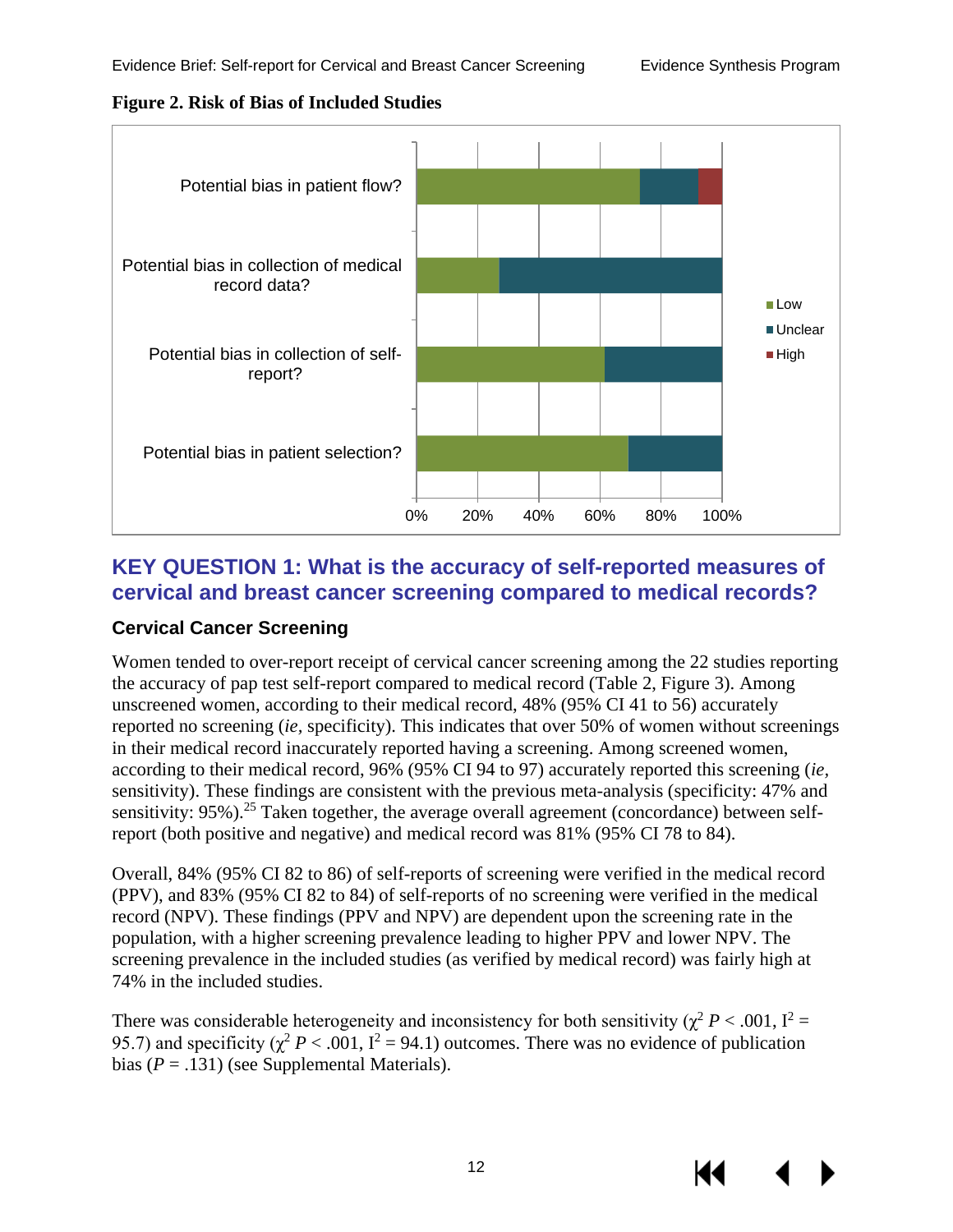$M \sim 1$ 

 $\blacktriangleright$ 

| <b>Statistic</b> | Pooled Estimate (95% CI) |
|------------------|--------------------------|
| Sensitivity      | 0.96(0.94 to 0.97)       |
| Specificity      | $0.48$ (0.41 to 0.56)    |
| PPV*             | $0.84$ (0.82 to 0.86)    |
| NPV*             | $0.83$ (0.82 to 0.84)    |
| Concordance      | $0.81$ (0.78 to 0.84)    |
| Rep/Rec Ratio    | 1.20 (0.97 to 1.47)      |

<span id="page-16-0"></span>**Table 2. Pap Self-report Meta-analysis Results**

\*Numbers for PPV and NPV do not include data from case-control studies and are adjusted for prevalence Abbreviations:  $CI =$  confidence interval;  $PPV =$  positive predictive value;  $NPV =$  negative predictive value; Rep/Rec = report-to-record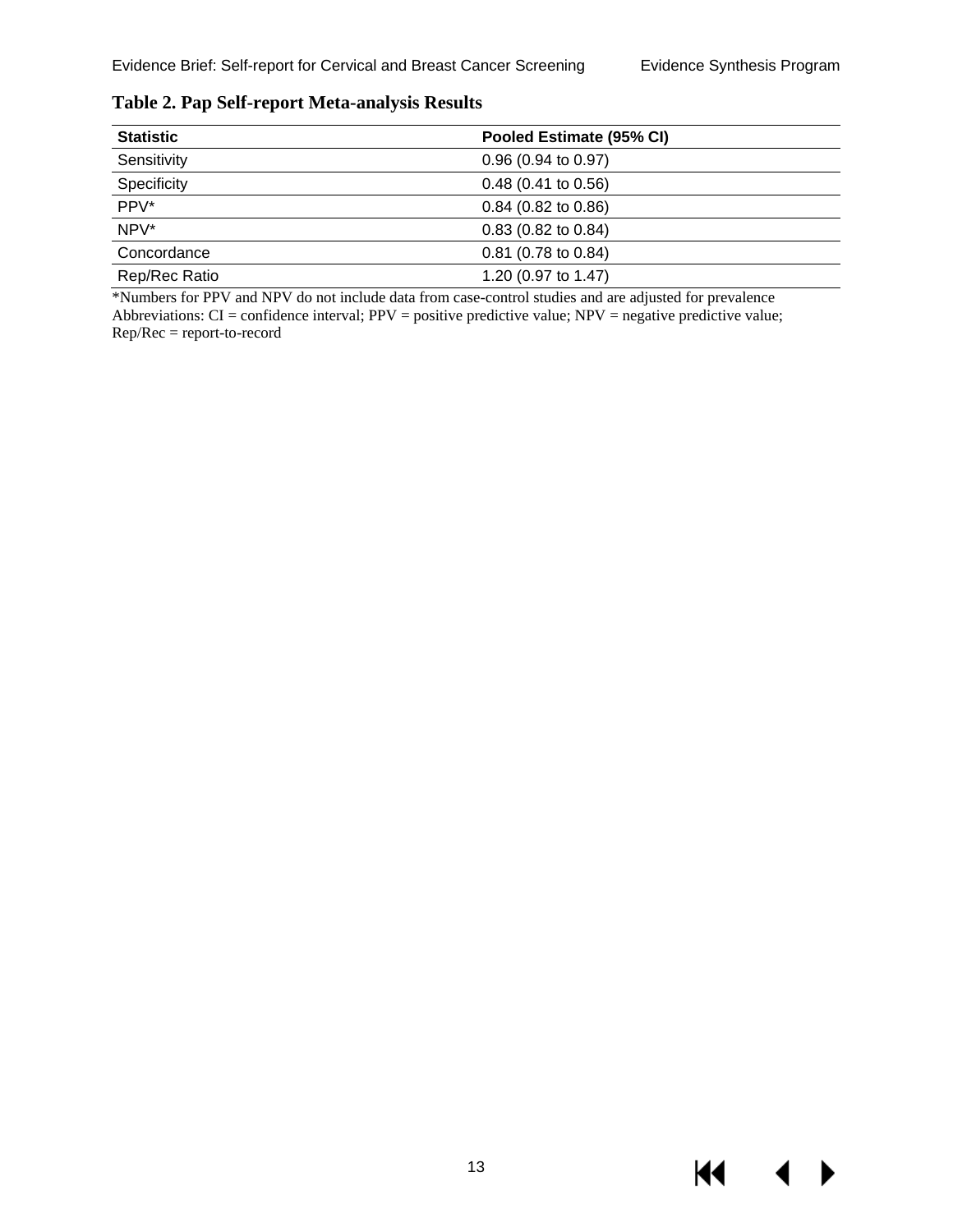<span id="page-17-0"></span>

**Figure 3. Sensitivity and Specificity for Pap Self-report**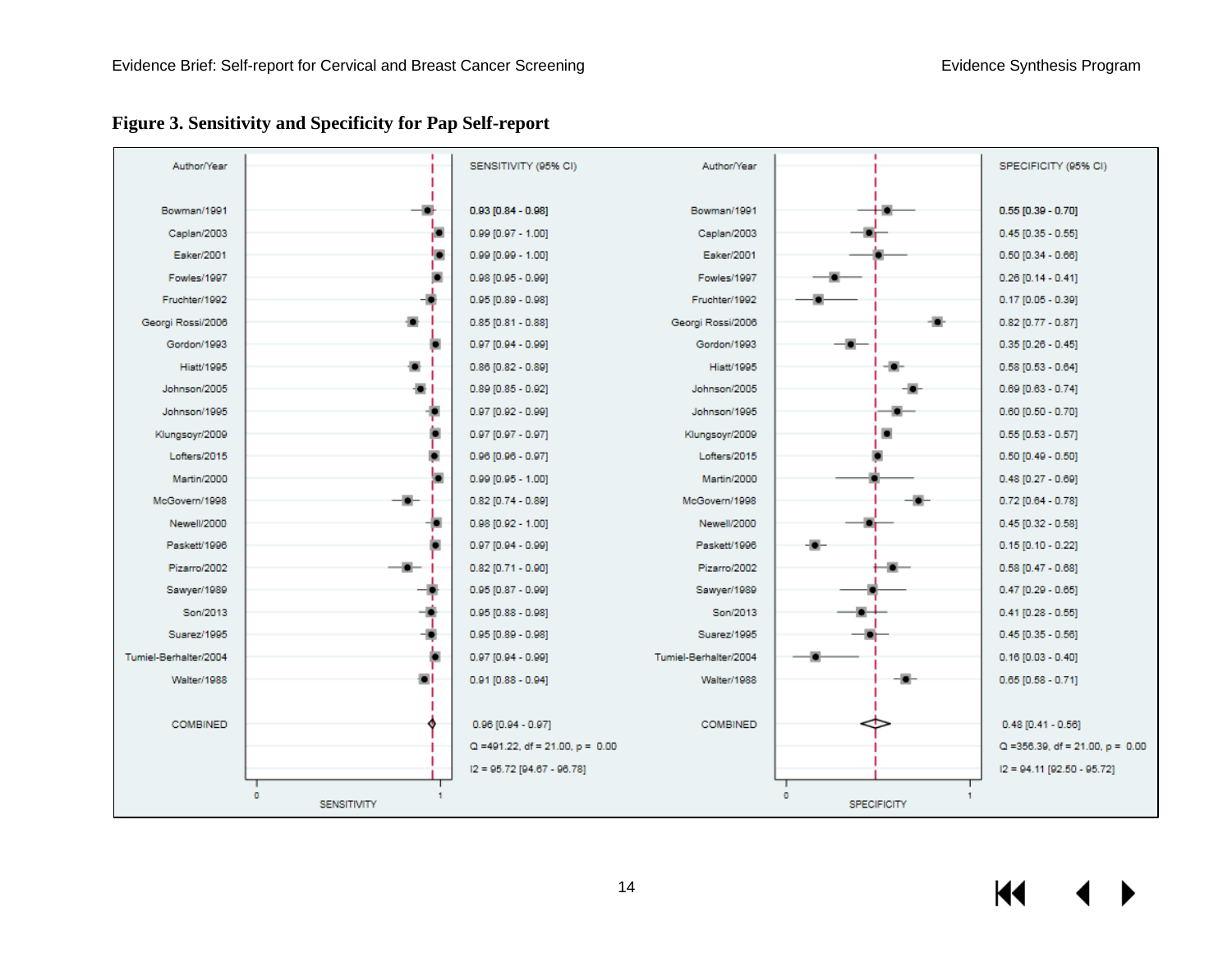#### <span id="page-18-0"></span>**Breast Cancer Screening**

Similar to the cervical cancer screening findings, women tended to over-report mammograms, among the 29 studies reporting the accuracy of mammogram self-report compared to medical record (Table 3, Figure 4). Among unscreened women, according to their medical record, 61% (95% CI 53 to 69) accurately reported no screening (*ie,* specificity). This indicates that almost 40% of women without screenings in their medical record inaccurately reported having a screening. The level of inaccurate reporting among unscreened women was lower for mammogram than for pap test recall. Among screened women, according to their medical record, 96% (95% CI 95 to 98) accurately reported this screening (*ie,* sensitivity). These findings are consistent with the previous meta-analysis (specificity:  $62\%$  and sensitivity:  $95\%$ ).<sup>25</sup> Taken together, the average overall agreement (concordance) between self-report (both positive and negative) and medical record was 82% (95% CI 79 to 86).

Overall, 80% (95% CI 79 to 81) of self-reports of screening were verified in the medical record (PPV), and 86% (95% CI 85 to 87) of self-reports of no screening were verified in the medical record (NPV). These findings (PPV and NPV) are dependent upon the screening rate in the population, with a higher screening prevalence leading to higher PPV and lower NPV. The screening prevalence in the included studies (as verified by medical record) was fairly high at 84% in the included studies.

As was seen with the cervical cancer screening results, there was considerable heterogeneity and inconsistency for both sensitivity ( $\chi^2 P < .001$ ,  $I^2 = 99.5$ ) and specificity ( $\chi^2 P < .001$ ,  $I^2 = 99.7$ ) outcomes. There was evidence of publication bias ( $P < .001$ ), which may suggest that small studies that did not find a significant difference between self-report and what was reported in the medical record may have been less likely to be published as those that found a significant difference (see Supplemental Materials). However, the assessment of the potential for publication bias is more complicated for diagnostic accuracy studies than for studies of interventions, because it is difficult to assume there would be a favored finding for publication. Empirical evidence for the existence of publication bias in this area of literature is scarce.<sup>[41](#page-28-2)</sup>

| <b>Statistic</b> | Pooled Estimate (95% CI)      |
|------------------|-------------------------------|
| Sensitivity      | $0.96$ (0.95 to 0.98)         |
| Specificity      | $0.61$ (0.53 to 0.69)         |
| PPV*             | $0.80(0.79 \text{ to } 0.81)$ |
| $NPV^*$          | $0.86$ (0.85 to 0.87)         |
| Concordance      | $0.82$ (0.79 to 0.86)         |
| Rep/Rec Ratio    | 1.20 (0.96 to 1.63)           |

#### <span id="page-18-1"></span>**Table 3. Mammogram Self-report Meta-analysis Results**

\*Numbers for PPV and NPV do not include data from case-control studies

Abbreviations: CI = confidence interval; PPV = positive predictive value, NPV = negative predictive value; Rep/Rec = report-to-record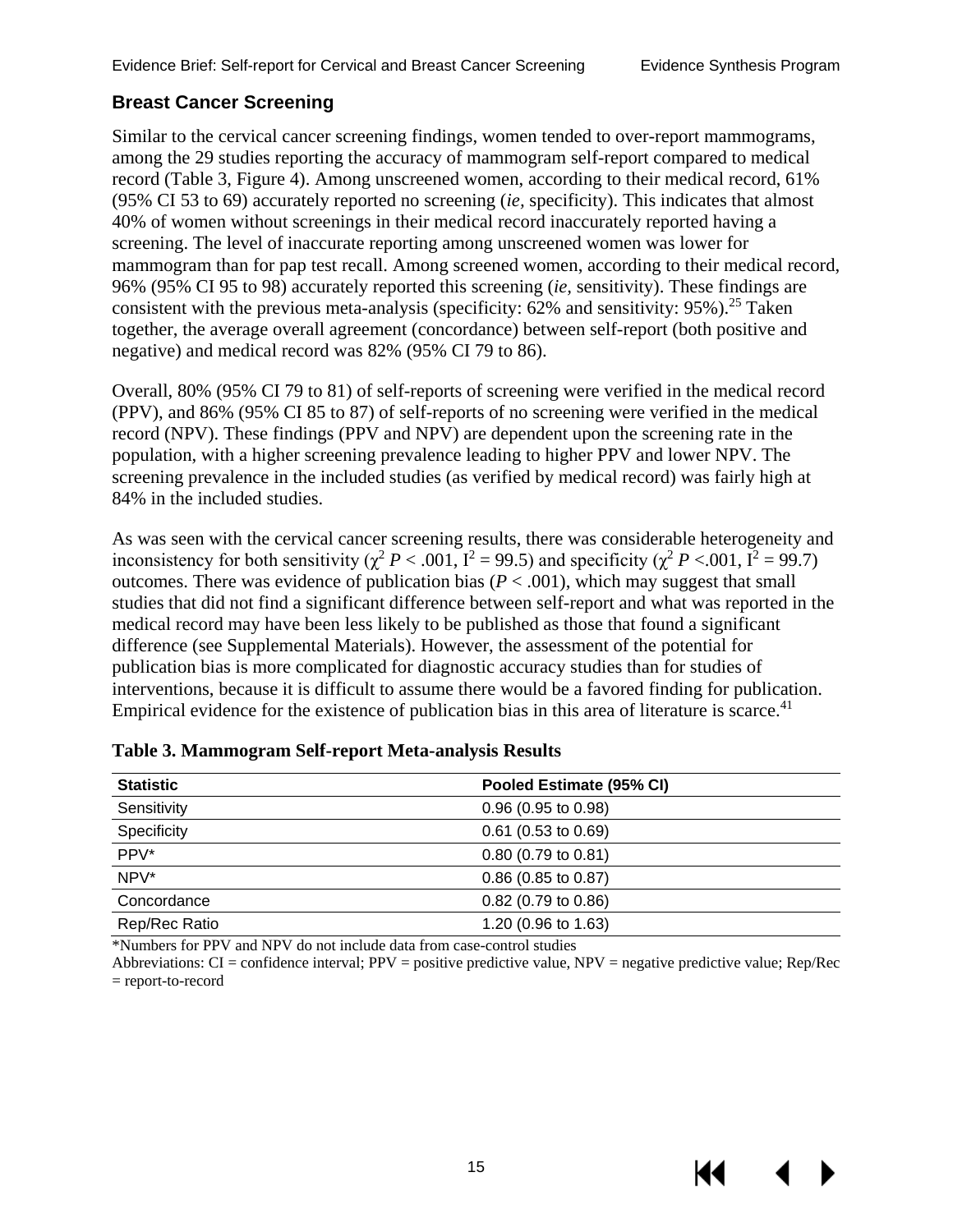<span id="page-19-0"></span>

| Author/Year           |                    | SENSITIVITY (95% CI)                 | Author/Year           |                    | SPECIFICITY (95% CI)                 |
|-----------------------|--------------------|--------------------------------------|-----------------------|--------------------|--------------------------------------|
|                       |                    |                                      |                       |                    |                                      |
| Allgood/2014          |                    | $0.95$ [0.92 - 0.96]                 | Allgood/2014          |                    | $0.45$ [0.41 - 0.48]                 |
| Armstrong/2004        |                    | $0.93$ [0.88 - 0.96]                 | Armstrong/2004        |                    | $0.54$ [0.47 - 0.62]                 |
| Baron-Epel/2008       |                    | $0.94 [0.92 - 0.95]$                 | Baron-Epel/2008       |                    | $0.55$ [0.50 - 0.59]                 |
| Brown/1992            |                    | $0.92$ [0.83 - 0.97]                 | Brown/1992            |                    | $0.85$ [0.77 - 0.91]                 |
| Caplan(a)/2003        |                    | $0.94$ [0.92 - 0.95]                 | Caplan(a)/2003        |                    | $0.54$ [0.47 - 0.60]                 |
| Caplan(b)/2003        |                    | $0.99$ [0.97 - 1.00]                 | Caplan(b)/2003        |                    | $0.32$ [0.18 - 0.49]                 |
| Champion/1998         |                    | $0.97$ [0.93 - 0.99]                 | Champion/1998         |                    | $0.29$ [0.20 - 0.39]                 |
| Clark/2009            |                    | $0.97$ [0.95 - 0.99]                 | Clark/2009            |                    | $0.53$ [0.45 - 0.61]                 |
| Crane/1996            |                    | $0.78$ [0.73 - 0.83]                 | Crane/1996            |                    | $0.66$ [0.58 - 0.74]                 |
| Degnan/1992           |                    | $1.00$ [0.98 - 1.00]                 | Degnan/1992           |                    | $0.80$ [0.74 - 0.86]                 |
| Fulton-Kehoe/1992     |                    | $0.98$ [0.91 - 1.00]                 | Fulton-Kehoe/1992     |                    | $0.56$ [0.31 - 0.78]                 |
| Gordon/1993           |                    | $0.98$ [0.95 - 0.99]                 | Gordon/1993           |                    | $0.58$ [0.49 - 0.66]                 |
| <b>Histt/1995</b>     |                    | $0.86 [0.82 - 0.90]$                 | <b>Hiatt/1995</b>     |                    | $0.58$ [0.53 - 0.63]                 |
| Holt/2006             |                    | $0.90$ [0.89 - 0.92]                 | Holt/2006             |                    | $0.80$ [0.79 - 0.82]                 |
| Johnson/2005          |                    | $0.97$ [0.94 - 0.98]                 | Johnson/2005          |                    | $0.62$ [0.54 - 0.70]                 |
| Johnson/1995          |                    | $0.97$ [0.91 - 0.99]                 | Johnson/1995          |                    | $0.24 [0.10 - 0.44]$                 |
| King/1990             |                    | $1.00$ [0.96 - 1.00]                 | King/1990             | -5                 | $0.94 [0.88 - 0.98]$                 |
| Lawrence/1999         |                    | $0.87$ [0.80 - 0.92]                 | Lawrence/1999         |                    | $0.63$ [0.52 - 0.73]                 |
| Lofters/2015          |                    | $0.97$ [0.96 - 0.97]                 | Lofters/2015          |                    | $0.64 [0.63 - 0.66]$                 |
| Mahnken/2007          |                    | $0.93$ [0.87 - 0.97]                 | Mahnken/2007          |                    | $0.57$ [0.46 - 0.68]                 |
| Martin/2000           |                    | $0.99$ [0.95 - 1.00]                 | Martin/2000           |                    | $0.47$ [0.32 - 0.64]                 |
| McGovern/1998         |                    | $0.89$ [0.84 - 0.93]                 | McGovern/1998         |                    | $0.76$ [0.70 - 0.81]                 |
| Norman/2003           |                    | $0.97$ [0.94 - 0.98]                 | Norman/2003           |                    | $0.78$ [0.73 - 0.82]                 |
| Paskett/1996          |                    | $0.95 [0.91 - 0.97]$                 | Paskett/1996          |                    | $0.59$ [0.53 - 0.66]                 |
| Son/2013              |                    | $0.94 [0.86 - 0.98]$                 | Son/2013              |                    | $0.30$ [0.07 - 0.65]                 |
| Suarez/1995           |                    | $0.94$ [0.86 - 0.98]                 | Suarez/1995           | п.                 | $0.86 [0.79 - 0.91]$                 |
| Thompson/1999         |                    | $0.96 [0.92 - 0.98]$                 | Thompson/1999         |                    | $0.61$ [0.53 - 0.69]                 |
| Tsurda/2018           |                    | $1.00$ [1.00 - 1.00]                 | Tsurda/2018           |                    | $0.84 [0.84 - 0.85]$                 |
| Tumiel-Berhalter/2004 |                    | $0.99$ [0.95 - 1.00]                 | Tumiel-Berhalter/2004 |                    | $0.19$ [0.11 - 0.30]                 |
|                       |                    |                                      |                       |                    |                                      |
| <b>COMBINED</b>       |                    | $0.96$ [0.95 - 0.98]                 | <b>COMBINED</b>       |                    | $0.61$ [0.53 - 0.69]                 |
|                       |                    | $Q = 3458.25$ , df = 28.00, p = 0.00 |                       |                    | $Q = 4529.29$ , df = 28.00, p = 0.00 |
|                       |                    | I2 = 99.19 [99.09 - 99.29]           |                       |                    | I2 = 99.38 [99.31 - 99.45]           |
|                       |                    |                                      |                       |                    |                                      |
|                       | <b>SENSITIVITY</b> |                                      |                       | <b>SPECIFICITY</b> |                                      |

# **Figure 4. Sensitivity and Specificity for Mammogram Self-report**

 $M$  $\blacktriangleright$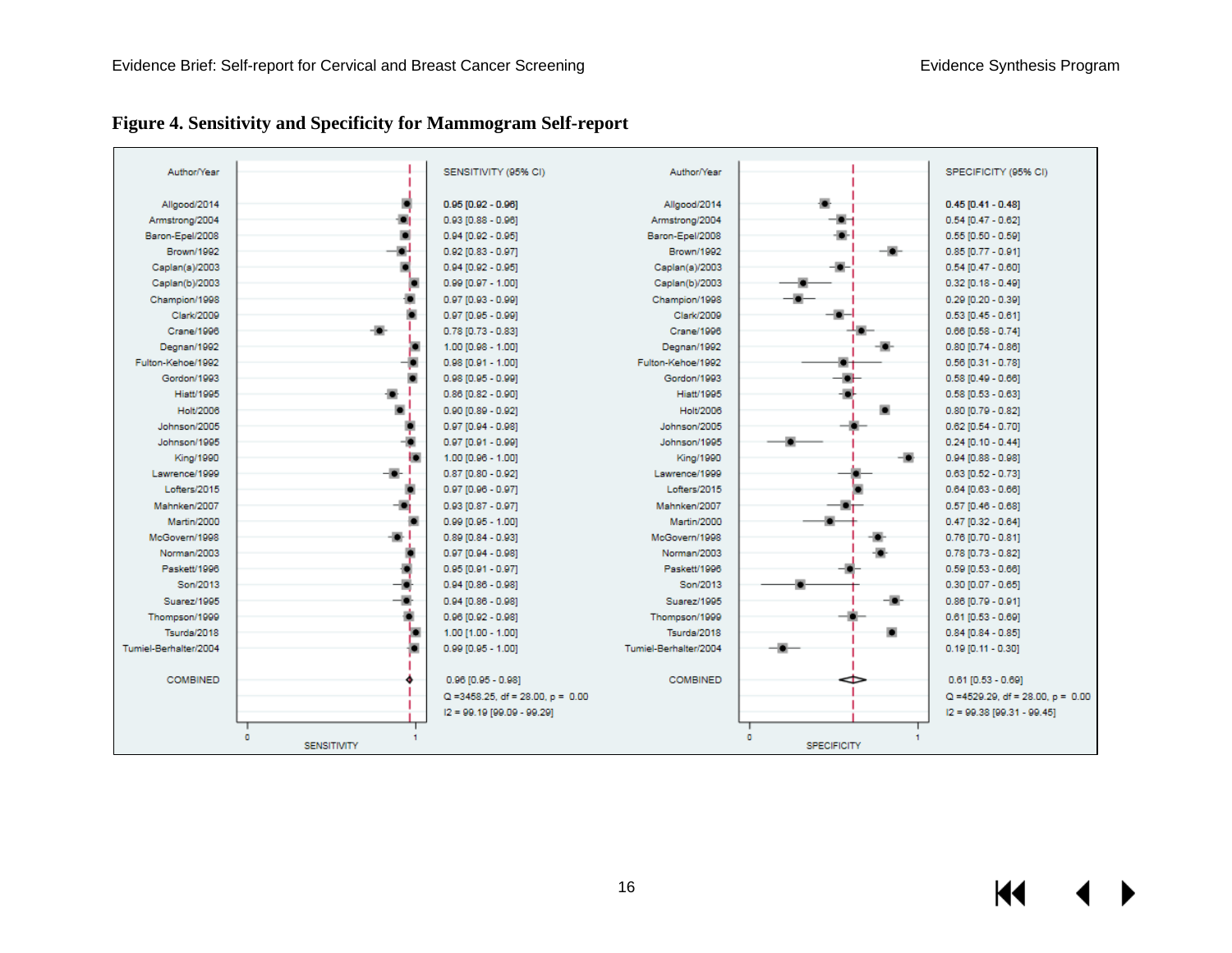# <span id="page-20-0"></span>**KEY QUESTION 2: What are the potential adverse effects and unintended consequences of using or not using self-reported measures of cervical and breast cancer screening?**

No studies reported adverse events or unintended consequences as outcomes. However, study authors frequently hypothesized potential adverse events or unintended consequences of using self-report, including overestimating of the success of screening interventions, masking of disparities in screening prevalence, less-frequent screening, and risk of missed cancer diagnoses. Mention of adverse events or unintended consequences of using medical record was less frequent, but included time and resource burden of tracking medical records and potential for inaccuracies in medical records.

## <span id="page-20-1"></span>**KEY QUESTION 3: Do the accuracy and/or adverse effects of using self-reported measures of cervical and breast cancer screening vary by patient or measure characteristics or setting?**

We evaluated the effects of prespecified variables (publication year, sample size, study design (case-control vs cohort), setting (population- vs clinic-based), referral or screening program (whether the patients were a part of a screening or referral program vs not), survey administration method (in-person vs telephone or mail survey), timeframe of recall ( $\leq 1$  year to ever), and population (minority or low-income population vs not)) using univariable bivariate (which looks at the effect of each variable on sensitivity and specificity) and multivariable univariate meta-regression (which looks at the effect of multiple variables and accounts for any existing correlation between the effects of the significant factors) models (see Supplemental Materials for full details). Due to a lack of comprehensive reporting of specific moderators in primary studies, we did not include a variable for age in our meta-regressions, and we combined minority status and low-income status into a single variable.

## <span id="page-20-2"></span>**Cervical Cancer Screening**

In the multivariable univariate model, only population (minority or low-income population vs not) was significantly associated with the accuracy of self-report for cervical cancer screening. This indicates that minority or low-income women may have lower self-report accuracy than the general population. When sensitivity and specificity were evaluated using a univariable bivariate model, several factors (study design, setting, referral or screening program, survey administration method, and population) were significantly associated with sensitivity, while no factors showed a statistically significant effect on specificity. The implications of the impact of these factors on sensitivity is unclear, as the results between studies for sensitivity were similar (tightly clustered), so minor differences resulted in statistical significance. In contrast, results for specificity were highly varied, so larger difference were necessary to reach statistical significance. Additionally, the sensitivity among studies was high (sensitivity range 94% to 97%), and the absolute differences were equal to or less than 3%, which may not be clinically significant.

## <span id="page-20-3"></span>**Breast Cancer Screening**

In the multivariable univariate model, only population (minority or low-income population vs not) and sample size were significantly associated with the accuracy of self-report for breast cancer screening. Similar to cervical cancer screening, this indicates that minority or low-income

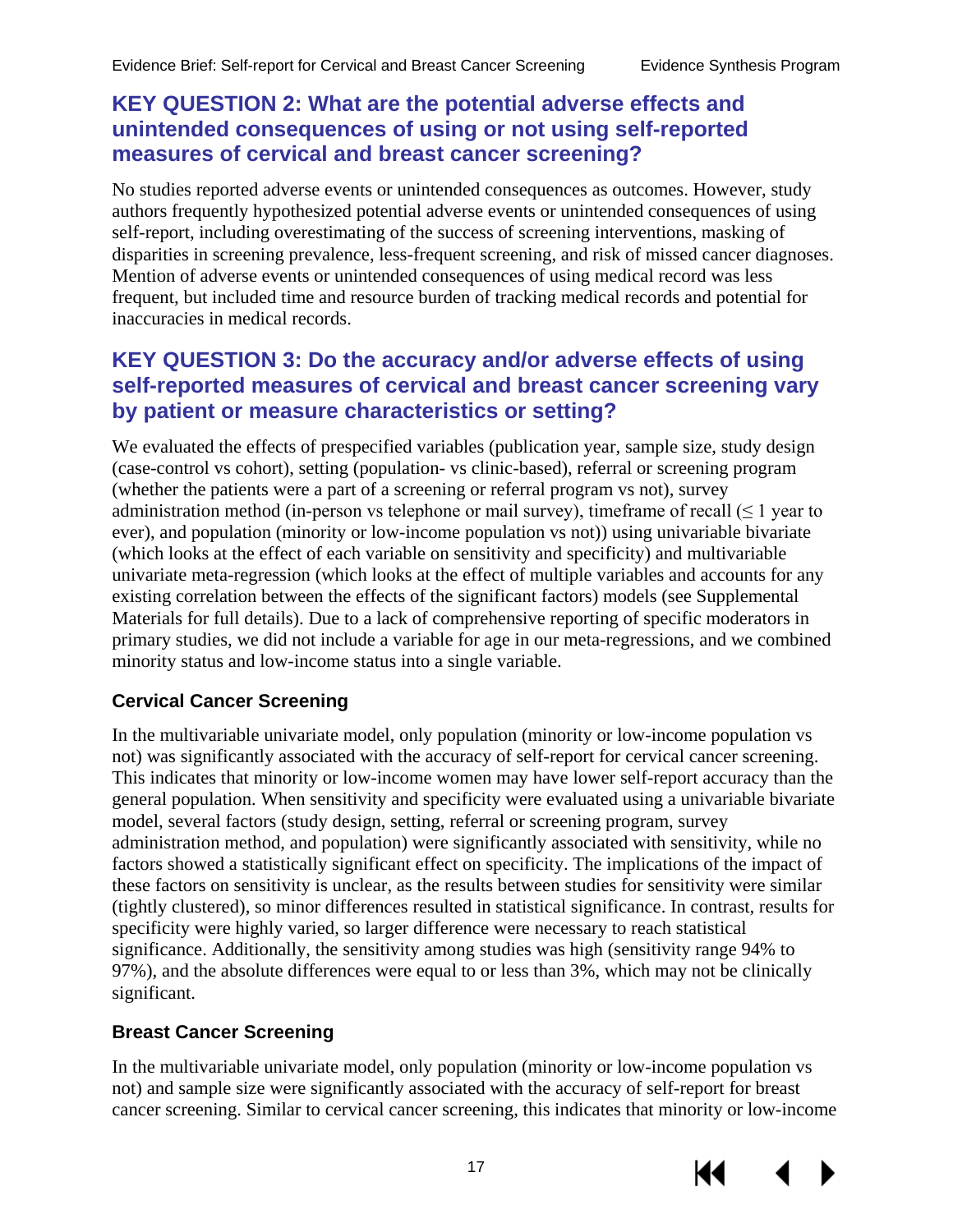women may have lower self-report accuracy than the general population. The reason for the appearance of sample size is likely due a single study  $(N > 400,000)$  that was larger than all other studies combined. When sensitivity and specificity were evaluated using a univariable bivariate model, several factors (setting, screening or referral program, survey administration method, and population) were significantly associated with sensitivity, while only population had a significant effect on specificity. Again, the reason more variables were found to be moderators for sensitivity and not specificity is likely due to how similar (tightly clustered) the overall results were for sensitivity.

К€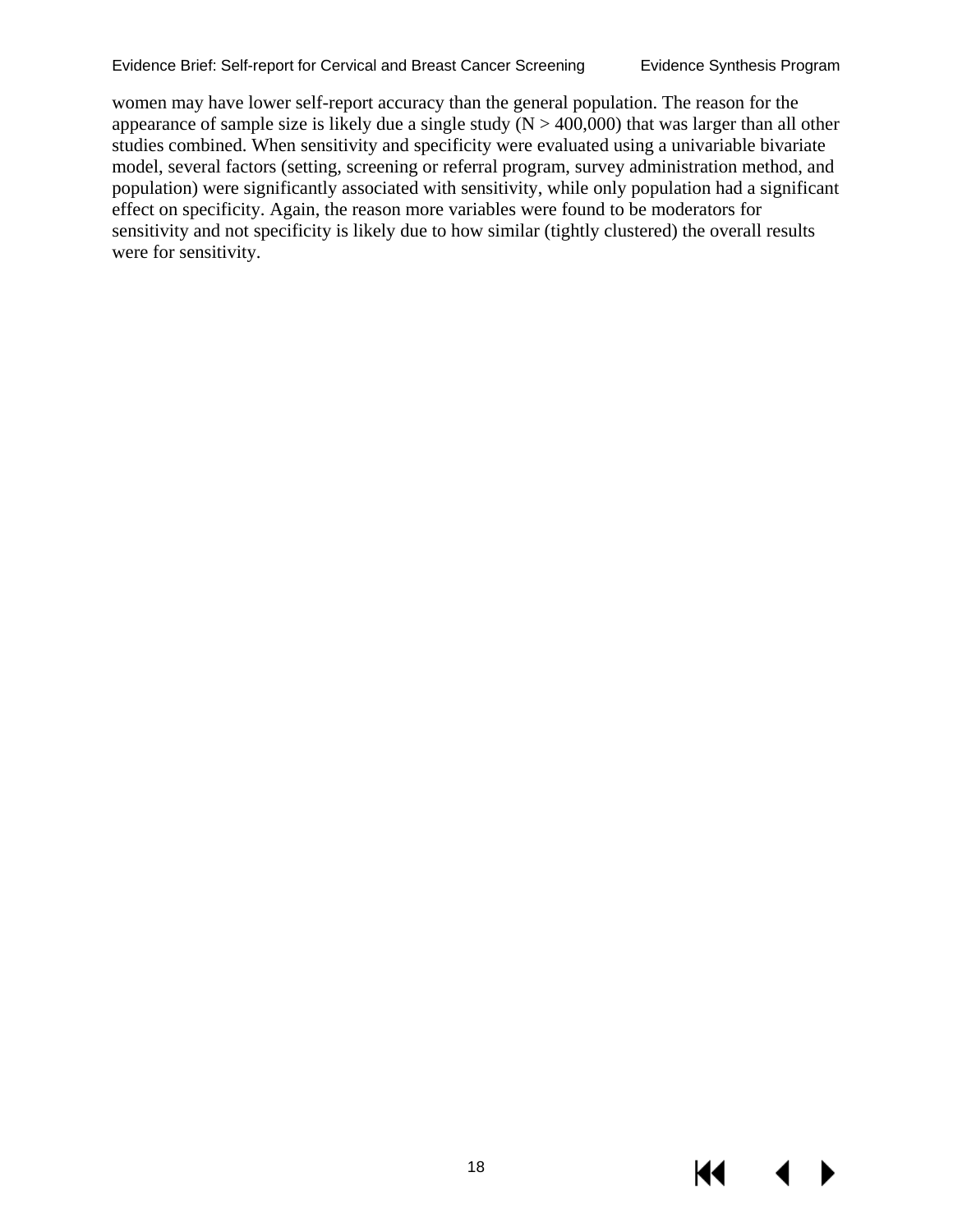# <span id="page-22-0"></span>**SUMMARY AND DISCUSSION**

## <span id="page-22-1"></span>**Key Findings and Clinical Considerations**

Concerns about the accuracy of self-report of cervical and breast cancer screening have led to the VHA's consideration of increasing the requirements for reporting documentation of cervical and breast cancer screenings. However, prior to considering changing documentation requirements, it is important to understand benefits and harms of accepting self-report, including the potential for over- or under-screening, missed diagnoses, and impacts on provider, administrative, or patient burden. Overall, among 39 studies examining the accuracy of self-report for cervical and/or breast cancer screening compared to medical records, unscreened women tended to over-report having had a mammogram or pap test, but screened women more accurately reported their screening. Among unscreened women, according to their medical record, only 48% to 61% (specificity) accurately reported not having a screening, but 96% (sensitivity) of screened women, according to their medical record, accurately reported their screening. In comparison, patients accurately reported having a colorectal cancer screening 30% to > 90% of the time (depending on the test performed).<sup>78</sup> The specificity was lower for pap test recall than for mammograms. This may be due to the fact that pap tests are often done as a part of routine gynecological exams, and patients may falsely assume that a pap test was done when it was not,<sup>[48](#page-29-2)</sup> while mammograms are often separately scheduled appointments specifically for the purpose of completing a mammogram.

Overall, despite adding 11 new studies, these findings are consistent with the most recent meta-analysis,<sup>[25](#page-27-4)</sup> which found over-reporting of cervical and breast cancer screenings with self-report compared to medical records. However, in contrast to Howard et al, $^{25}$  $^{25}$  $^{25}$  which did not find any statistically significant factors associated with diagnostic accuracy, we found that several factors had a significant effect on the accuracy of self-report for both cervical and breast cancer screenings. In adjusted models, studies in minority or low-income populations were more likely to have less accurate self-report compared to medical records, but absolute differences were equal to or less than 3%, which may not be clinically significant. This agrees with studies finding greater over-reporting of pap and mammogram in low-income or minority populations.<sup>49[,62](#page-29-1)[,66](#page-29-3)[,74](#page-30-1)</sup> This greater over-reporting in minority or low-income populations may be due to lower health literacy, cultural factors, or the quality of medical record documentation in these populations. The National Assessment of Adult Literacy has consistently found lower health literacy scores among minority and low-income populations.<sup>[14](#page-26-6)</sup> This may impact a patient's ability to accurately understand when specific procedures have been performed or their ability to interpret survey questions. Additionally, low-income and minority populations may rely more on public health care, which may include multiple providers from varying clinics, and may impact the ability for complete medical record review compared to a patient receiving care within the private sector.<sup>15</sup>

The potential for over-reporting of cervical and breast cancer screening may lead to delayed or missed screenings and should be considered when accepting self-report for these screening tests. The high rate of false positives (low specificity) in these studies may be due to potential conscious or unconscious biases including telescoping (remembering an event occurring more recently than it actually occurred), acquiescence bias (the tendency to respond "yes" when in doubt), and social desirability response bias (over-reporting of events that are socially desirable). Telescoping was evident in several of the included studies in which women recalled screening tests as occurring more recently than indicated by medical record.<sup>[51,](#page-29-0)[57,](#page-29-4)[58](#page-29-5)</sup> The accuracy of self-

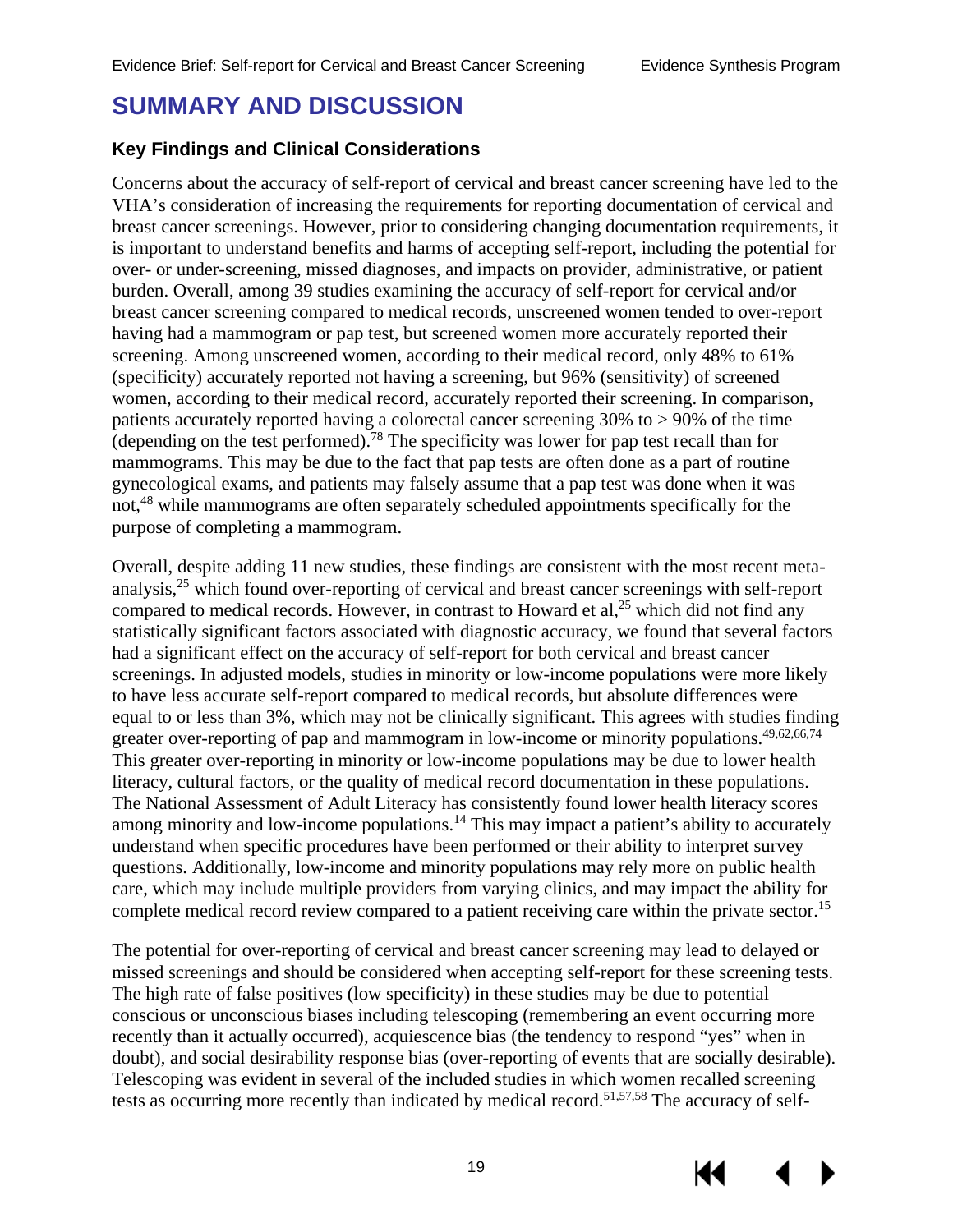Evidence Brief: Self-report for Cervical and Breast Cancer Screening Evidence Synthesis Program

report may be improved by taking these potential biases into consideration when designing questionnaires and surveys for self-reported data collection. Patient recall may be improved by ensuring respondents understand the questions (*ie*, including detailed explanations of what the tests entail), phrasing survey questions to minimize social desirability bias (*ie*, asking about barriers or future plans prior to asking about past behaviors),<sup>[34](#page-28-1)</sup> and having clear, exhaustive, mutually exclusive response categories. Additionally, patient recall may become more accurate as timeframes are extended (*ie*, a woman is more likely to have actually had a screening if timeframes are extended).[79](#page-30-0) Expanding the timeframe in which patients are asked to recall a screening may improve self-report accuracy by allowing room for error in the self-reported timeline of screening. However, the recommended timing of screenings also needs to be considered (*ie,* if the timing of recall is expanded too far, it may be outside the recommended screening timeframe, and patients may still be at risk for under-screening).

We did not find any studies reporting clinical outcomes or adverse events or unintended consequences of accepting self-report. With over-reporting of screening by self-report, there is the potential to overestimate the success of screening interventions, mask disparities in screening prevalence, under-screen individuals, and miss cancer diagnoses. It is important to consider these potential impacts of over-reporting alongside the feasibility, cost, and administrative burden of searching medical records.

# <span id="page-23-0"></span>**Limitations**

There are important limitations for the evidence in this review. There was significant heterogeneity among the studies for all outcomes assessed. Although we found a significant effect of studies in low-income or minority populations on diagnostic accuracy outcomes, heterogeneity remained in these subgroup analyses. This is most likely due to our inability to include all potential moderators in our meta-regression and lack of comprehensive reporting of specific moderators in primary studies. For instance, we were unable to include a variable for age due to the limited reporting in primary studies, and we combined low-income and minority status into a single variable termed "Population" because of how they were reported in primary studies. As the variable "Population" was significant in our meta-regression, to better target initiatives to improve reporting accuracy, it would be useful to know the contribution attributable specifically to low-income status and different racial/ethnic minority subgroups separately. It is possible that, if all studies reported on age and specific low-income status and different racial/ethnic minority subgroups minority status, these variables may have accounted for a majority of the heterogeneity observed in our results.

Common methodological limitations of the studies included lack of or unclear reporting of blinding of the medical record and/or self-report data collection and incomplete medical record review. Lack of blinding of patient interviewers or medical record data collectors may influence survey responses or the thoroughness of medical chart review. Incomplete medical record review is likely in population-based surveys or in clinic settings where patients are likely to seek care outside of a single clinic. It can be challenging to identify all possible locations where a test may have been performed, and this may lead to studies reporting higher false positives (a patient reports a test was done, but it cannot be confirmed in the medical record) and reduce the overall specificity of self-report found in the study. Studies varied in the extent of ensuring complete medical record review by combining medical record data with other administrative data, utilizing cytology records, or searching multiple hospitals or clinics for records of received screenings.

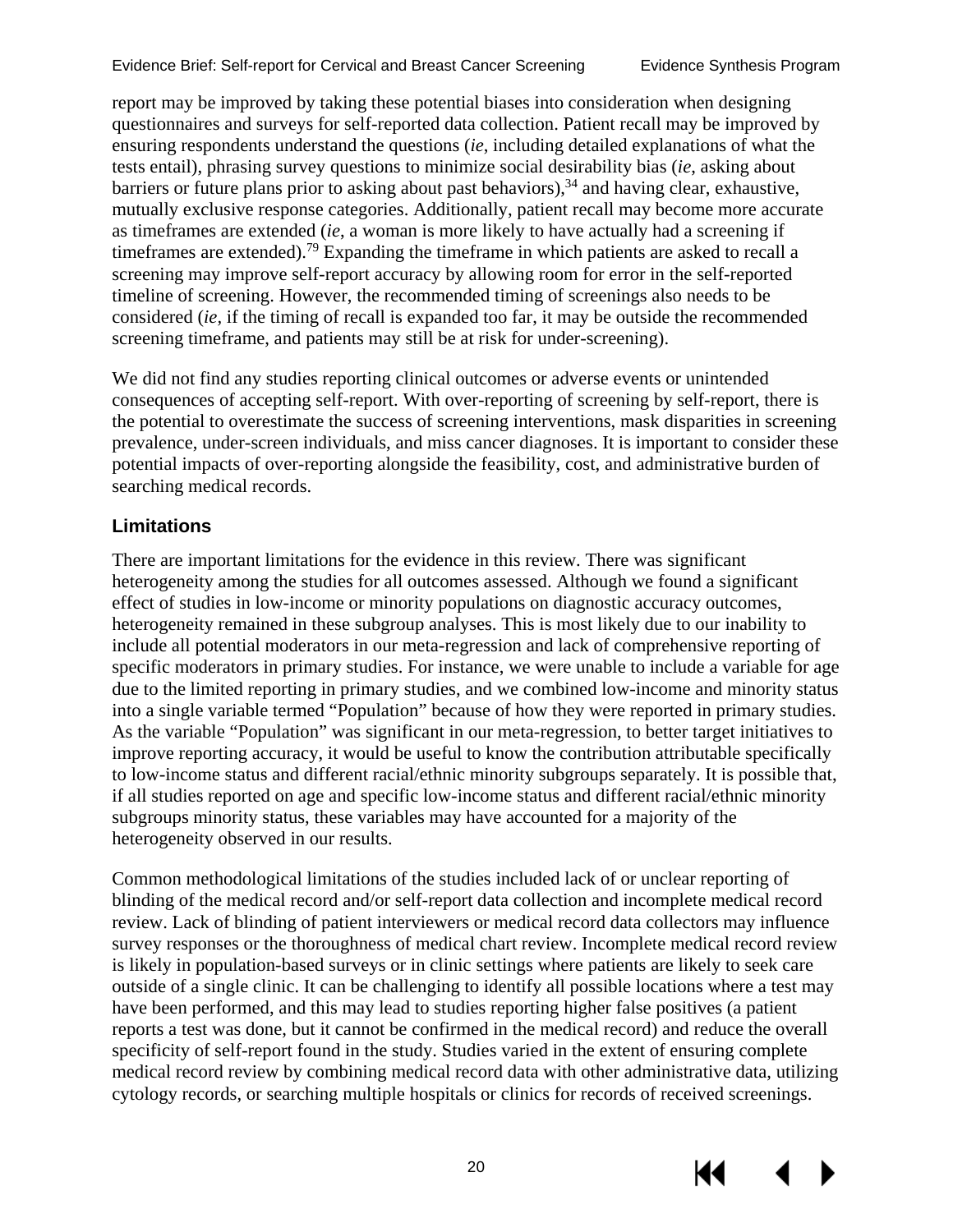Limitations of our review methods include our literature search and our use of sequential instead of independent dual assessment. For our literature search, we limited the timeframe and used existing systematic reviews to identify earlier studies, which may have led to missed studies. Additionally, although widely used, sequential dual review has not been empirically compared to independent dual review and may increase the risk of error and bias.

## <span id="page-24-0"></span>**Future Research**

Overall, we identified a large number of studies assessing the accuracy of self-report compared to medical record for cervical and breast cancer screening, and our findings are consistent with the most recent meta-analysis[.25](#page-27-4) Further studies will likely not change the overall findings, but studies with improved reporting of variables, such as age and low-income or minority status, may improve the ability to assess reasons for heterogeneity in these findings. However, perhaps most importantly, no studies reported clinical outcomes or potential adverse events or unintended consequences. Future research should focus on assessing the impact of accepting self-report on clinical (missed diagnoses, under- or over-screening, mortality, *etc*) and system-level (provider, patient, or administrative burden) outcomes. Ideally, studies would directly compare the use of self-report versus provider documentation on these outcomes. However, directly assessing clinical outcomes may not be feasible due to the necessary lengthy follow-up to identify cancer outcomes and patients' fragmented health care use. Even so, it would be possible to track system-level outcomes to weigh the potential harms of accepting self-report against the time and resource burden of tracking medical records.

We did not identify any studies in Veterans, although the studies covered a wide range of populations and may be applicable to Veterans. The self-reported prevalence of screening in the VHA is 85% for breast cancer<sup>80</sup> and 93% for cervical cancer.<sup>[81](#page-30-0)</sup> These rates are similar to the overall self-reported screening rates in the study population for breast (87%) and cervical cancer (84%). Overall, both of these self-reported screening rates are higher than those reported nationally (64% breast cancer<sup>[9](#page-26-5)</sup> and 70% cervical cancer).<sup>[10](#page-26-5)</sup> The population of women Veterans is growing rapidly, having more than doubled since  $2000$ ,<sup>82</sup> and more women Veterans are accessing care through the VHA.<sup>[83](#page-30-0)</sup> Studies within the VHA would be valuable to understand the system-level factors associated with accepting self-report within a large, integrated health system. Although integrated medical records within a large health care system may ease provider documentation, it may be challenging to locate and verify screening records outside of the health care system without specific systems or methods in place.

# <span id="page-24-1"></span>**CONCLUSIONS**

Unscreened women tend to over-report having had a mammogram or pap test, but screened women more accurately report their screening. There was significant heterogeneity among the studies, and questions remain regarding the impact of variables such as age and specific lowincome and/or minority status on this heterogeneity. Future research should focus on assessing the impact of over-reporting on cancer-related and system-level outcomes, including overestimation of the success of screening interventions, masking disparities in screening prevalence, under-screening of individuals, missed cancer diagnoses, and patient or provider burden.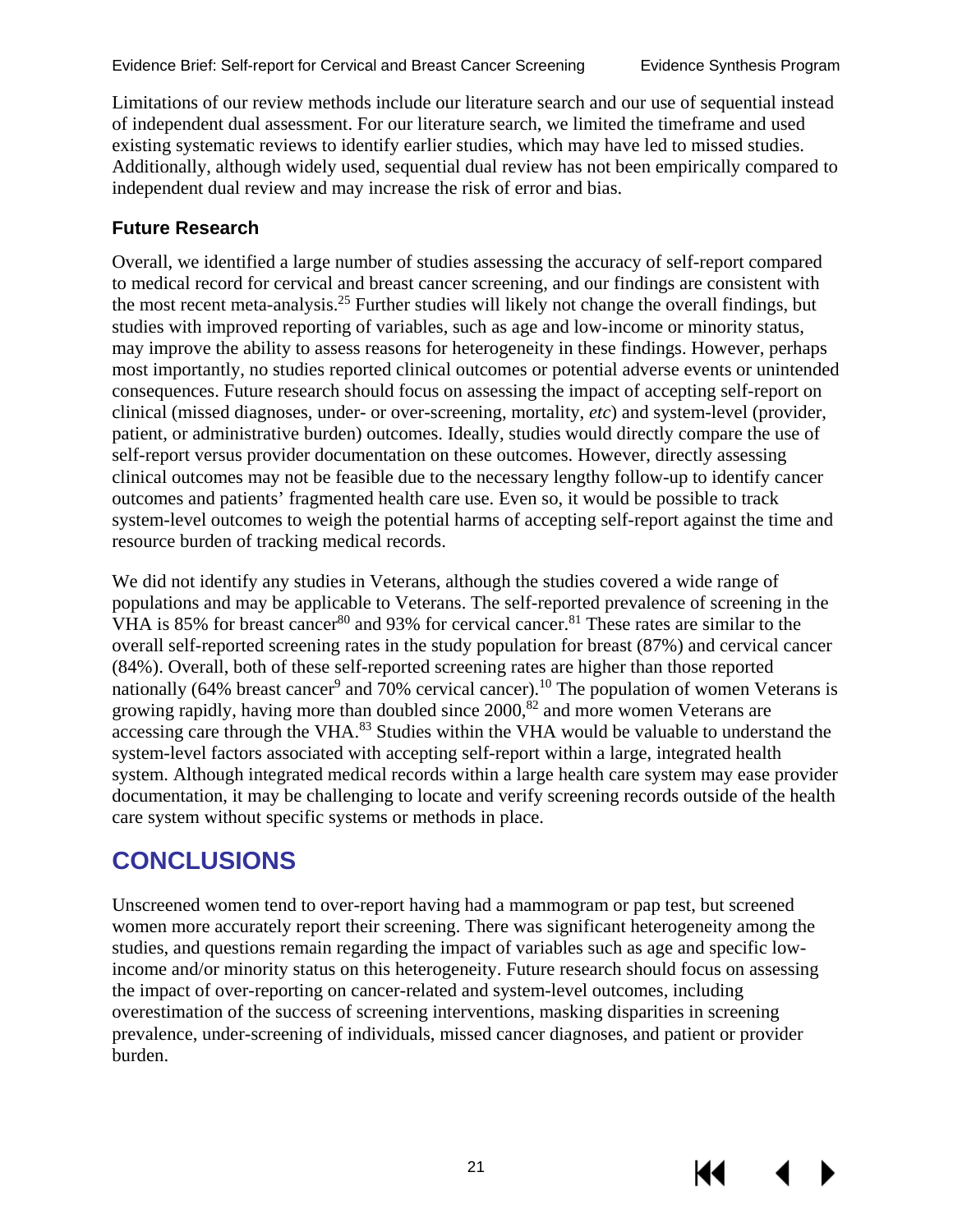# <span id="page-25-0"></span>**ACKNOWLEDGMENTS**

This topic was developed in response to a nomination by the VHA Performance Workgroup, for the purpose of informing collection and use of self-report measures in cervical and breast cancer screening in the VHA. The scope was further developed with input from the topic nominators (*ie*, Operational Partners) and the ESP Coordinating Center review team.

The authors gratefully acknowledge Emilie Chen, BA for editorial support and the following individuals for their contributions to this project:

#### <span id="page-25-1"></span>**Operational Partners**

Operational partners are system-level stakeholders who have requested the report to inform decision-making. They assure VA relevance; help develop and approve final project scope and timeframe for completion; provide feedback on draft report; and provide consultation on strategies for dissemination of the report to field and relevant groups.

#### **Jane Kim, MD, MPH**

Chief Consultant for Preventive Medicine National Center for Health Promotion and Disease Prevention

**Joe Francis, MD, MPH**  Chair, VHA Performance Workgroup Director, Clinical Analytics and Reporting

#### **Kathleen Pittman, RN, MPH**

National Program Manager for Health Promotion and Disease Prevention Programs National Center for Health Promotion and Disease Prevention

## **Lori Hoffman-Hogg, MS, RN, CNS, AOCN**

National Program Manager for Prevention Policy National Center for Health Promotion and Disease Prevention

#### **Sally Haskell, MD**

Deputy Chief Consultant Women's Health Services

#### <span id="page-25-2"></span>**Peer Reviewers**

The Coordinating Center sought input from external peer reviewers to review the draft report and provide feedback on the objectives, scope, methods used, perception of bias, and omitted evidence. Peer reviewers must disclose any relevant financial or non-financial conflicts of interest. Because of their unique clinical or content expertise, individuals with potential conflicts may be retained. The Coordinating Center and the ESP Center work to balance, manage, or mitigate any potential nonfinancial conflicts of interest identified.

К1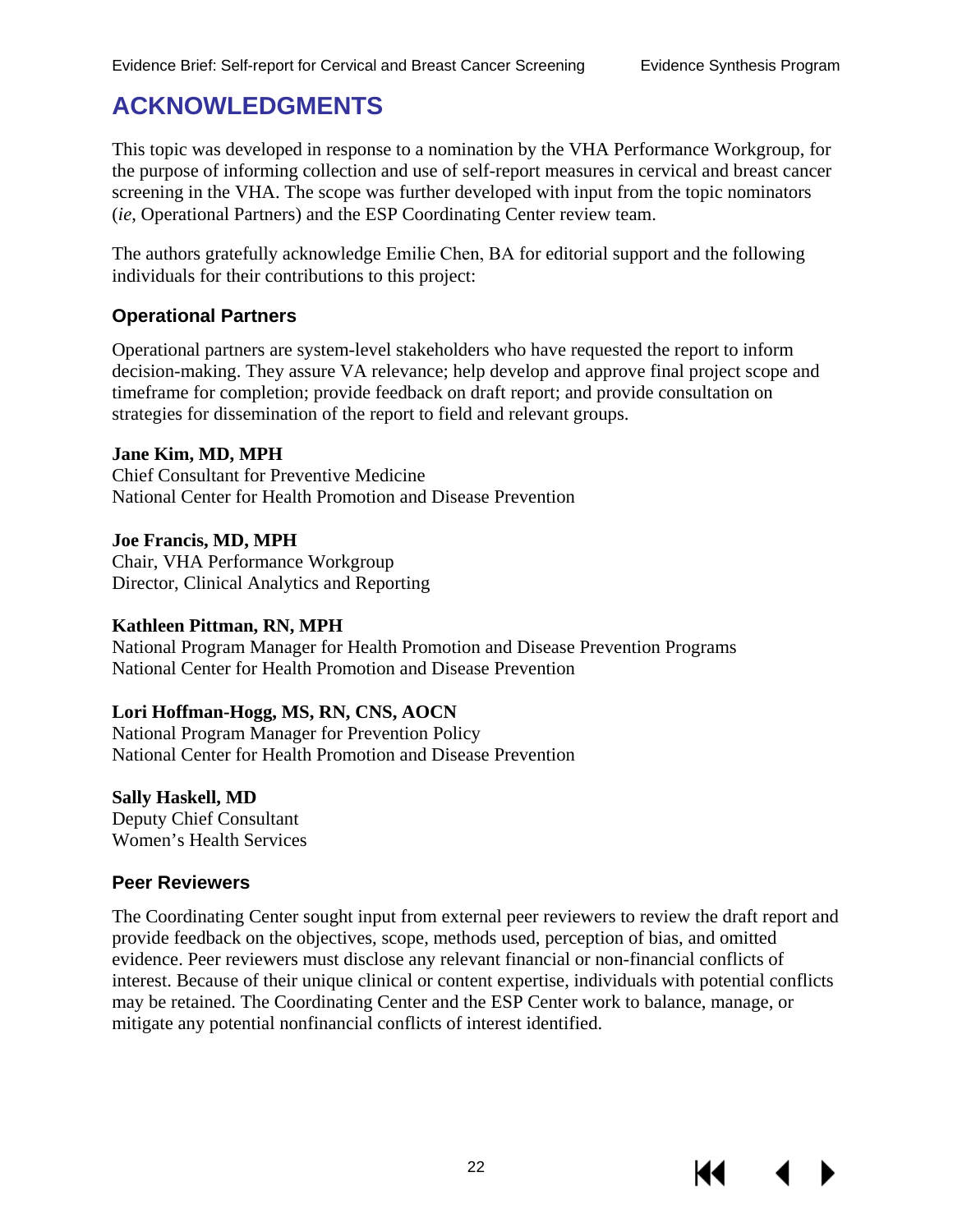# <span id="page-26-5"></span><span id="page-26-0"></span>**REFERENCES**

- <span id="page-26-1"></span>1. American Cancer Society. The health care law: How it helps people with cancer and their families. 2018; [https://www.cancer.org/treatment/finding-and-paying-for](https://www.cancer.org/treatment/finding-and-paying-for-treatment/understanding-health-insurance/health-insurance-laws/the-health-care-law.html)[treatment/understanding-health-insurance/health-insurance-laws/the-health-care](https://www.cancer.org/treatment/finding-and-paying-for-treatment/understanding-health-insurance/health-insurance-laws/the-health-care-law.html)[law.html.](https://www.cancer.org/treatment/finding-and-paying-for-treatment/understanding-health-insurance/health-insurance-laws/the-health-care-law.html) Accessed December 30, 2018.
- <span id="page-26-2"></span>2. US Centers for Medicare & Medicaid Services. Preventive care benefits for women. [https://www.healthcare.gov/preventive-care-women/.](https://www.healthcare.gov/preventive-care-women/) Accessed December 30, 2018.
- 3. Centers for Disease Control and Prevention. Cancer prevention and control. 2018; [https://www.cdc.gov/cancer/dcpc/prevention/screening.htm.](https://www.cdc.gov/cancer/dcpc/prevention/screening.htm) Accessed December 30, 2018.
- 4. National Cancer Institute. Screening tests: Screening tests that have been shown to reduce cancer deaths. 2015; [https://www.cancer.gov/about-cancer/screening/screening-tests.](https://www.cancer.gov/about-cancer/screening/screening-tests) Accessed December 30, 2018.
- 5. Nelson H, Fu R, Cantor A, Pappas M, Daeges M, Humphrey L. Effectiveness of breast cancer screening: Systematic review and meta-analysis to update the 2009 US preventive services task force recommendation. *Annals of Internal Medicine.* 2016;164(4).
- 6. US Department of Veterans Affairs. National center for health promotion and disease prevention: Screening for cervical cancer. 2016; https://www.prevention.va.gov/Preventing Diseases/Screening for Cervical Cancer.asp . Accessed December 30, 2018.
- 7. US Department of Veterans Affairs. VA announces adoption of American Cancer Society mammogram screening guidelines. 2017; [https://www.va.gov/opa/pressrel/pressrelease.cfm?id=2899.](https://www.va.gov/opa/pressrel/pressrelease.cfm?id=2899) Accessed December 30, 2018.
- 8. US Department of Health and Human Services, Office of Disease Prevention and Health Promotion. HealthyPeople 2020 topics & objectives: Cancer. 2018; [https://www.healthypeople.gov/2020/topics-objectives/topic/cancer/objectives.](https://www.healthypeople.gov/2020/topics-objectives/topic/cancer/objectives) Accessed December 30, 2018.
- 9. Centers for Disease Control and Prevention. National Center for Health Statistics: Mammography use. 2017; [https://www.cdc.gov/nchs/fastats/mammography.htm.](https://www.cdc.gov/nchs/fastats/mammography.htm) Accessed December 30, 2018.
- 10. Centers for Disease Control and Prevention. National Center for Health Statistics: Pap tests. 2017; [https://www.cdc.gov/nchs/fastats/pap-tests.htm.](https://www.cdc.gov/nchs/fastats/pap-tests.htm) Accessed December 30, 2018.
- 11. National Center for Health Statistics. *Health, United States, 2015, with special feature on racial and ethnic health disparities.* Hyattsville, MD: National Center for Health Statistics (US);2016.
- <span id="page-26-3"></span>12. Zaslavsky AM, Hochhiemer J, Schneider E, et al. Impact of sociodemographic case mix on the HEDIS measures of health plan quality. *Medical Care.* 2000;38(10).
- <span id="page-26-4"></span>13. Virnig B, Lurie N, Huang Z, Musgrave D, McBean A, Dowd B. Racial variation in quality of care among medicare+choice enrollees. *Health Affairs.* 2002;21(6).
- <span id="page-26-6"></span>14. Rikard R, Thompson M, McKinney J, Beauchamp A. Examining health literacy disparities in the United States: A third look at the national assessment of adult literacy (NAAL). *BMC Public Health.* 2016;16(1).
- <span id="page-26-7"></span>15. Suarez L, Goldman DA, Weiss NS. Validity of pap smear and mammogram self-reports in a low-income Hispanic population. *American Journal of Preventive Medicine.*  1995;11(2):94-98.

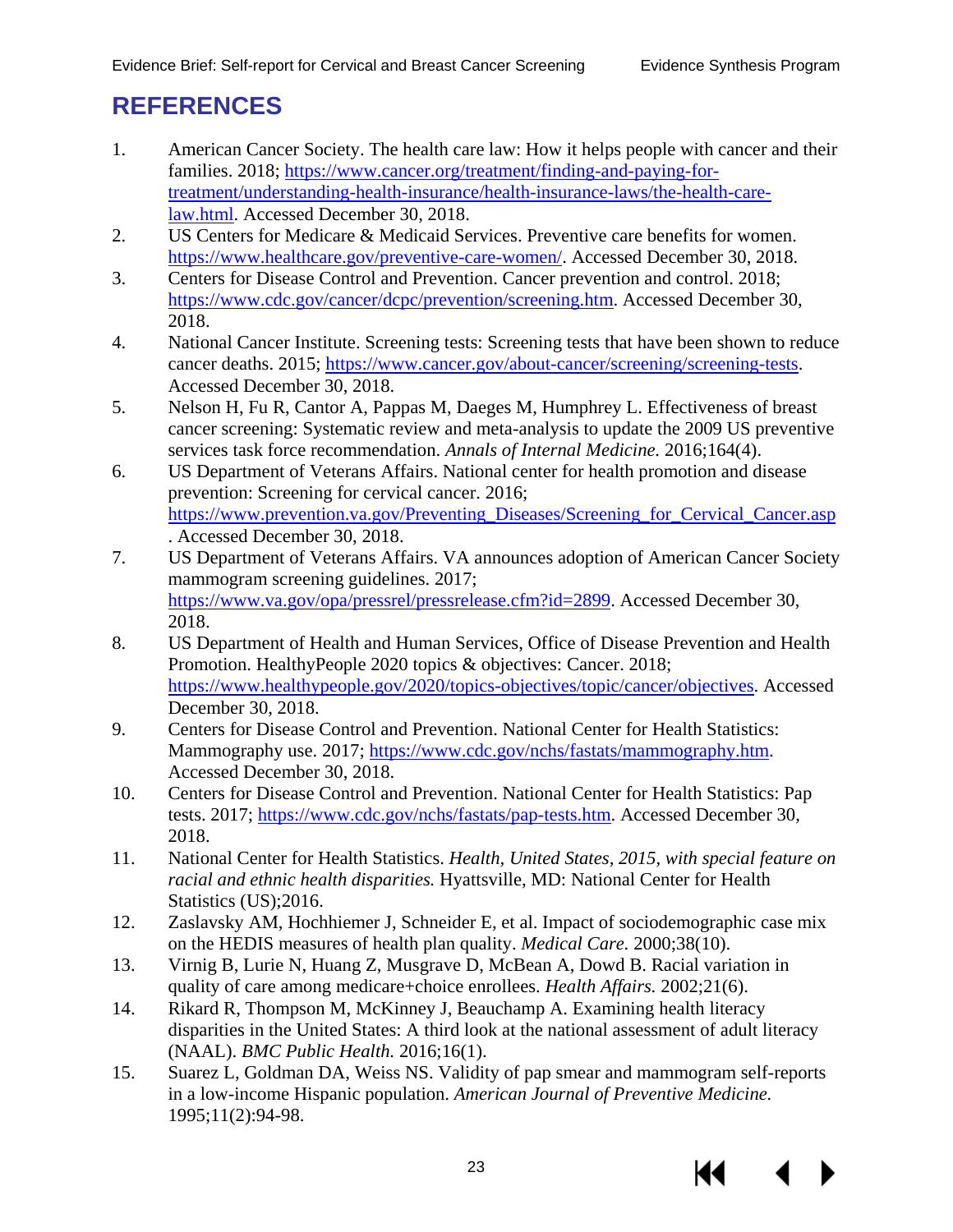- <span id="page-27-4"></span><span id="page-27-0"></span>16. Agide F, Sadeghi R, Garmaroudi G, Tigabu B. A systematic review of health promotion interventions to increase breast cancer screening uptake: From the last 12 years. *European Journal of Public Health.* 2018;28(6).
- <span id="page-27-1"></span>17. Rees I, Jones D, Chen H, Macleod U. Interventions to improve the uptake of cervical cancer screening among lower socioeconomic groups: A systematic review. *Preventive Medicine.* 2018;111:323-335.
- 18. National Committee for Quality Assurance. Breast cancer screening (BCS): The HEDIS measure. 2018; [https://www.ncqa.org/hedis/measures/breast-cancer-screening/.](https://www.ncqa.org/hedis/measures/breast-cancer-screening/) Accessed December 30, 2018.
- 19. National Committee for Quality Assurance. Cervical cancer screening (CCS). 2018; [https://www.ncqa.org/hedis/measures/cervical-cancer-screening/.](https://www.ncqa.org/hedis/measures/cervical-cancer-screening/) Accessed December 30, 2018.
- 20. National Quality Forum. Qps tool. 2018; [http://www.qualityforum.org/QPS/QPSTool.aspx.](http://www.qualityforum.org/QPS/QPSTool.aspx) Accessed December 30, 2018.
- <span id="page-27-2"></span>21. Centers for Disease Control and Prevention. Behavioral risk factor surveillance system. 2018; [https://www.cdc.gov/brfss/index.html.](https://www.cdc.gov/brfss/index.html) Accessed December, 2018.
- 22. National Committee for Quality Assurance. 2019 HEDIS summary table of measures, product lines and changes. 2018; [https://www.ncqa.org/wp](https://www.ncqa.org/wp-content/uploads/2018/08/20190000_HEDIS_Measures_SummaryofChanges.pdf)[content/uploads/2018/08/20190000\\_HEDIS\\_Measures\\_SummaryofChanges.pdf.](https://www.ncqa.org/wp-content/uploads/2018/08/20190000_HEDIS_Measures_SummaryofChanges.pdf) Accessed December 30, 2018.
- <span id="page-27-3"></span>23. Centers for Disease Control and Prevention. National Center for Health Statistics. 2019; [https://www.cdc.gov/nchs/.](https://www.cdc.gov/nchs/) Accessed January 17, 2019.
- 24. Rauscher GH, Johnson TP, Cho YI, Walk JA. Accuracy of self-reported cancer-screening histories: A meta-analysis. *Cancer Epidemiology, Biomarkers & Prevention.* 2008;17(4):748-757.
- 25. Howard M, Agarwal G, Lytwyn A. Accuracy of self-reports of pap and mammography screening compared to medical record: A meta-analysis. *Cancer Causes & Control.*  2009;20(1):1-13.
- 26. Warnecke RB, Sudman S, Johnson TP, O'Rourke D, Davis A, Jobe J. Cognitive aspects of recalling and reporting health-related events: Papanicolaou smears, clinical breast examinations, and mammograms. *American Journal of Epidemiology.* 1997;148(11).
- 27. Barsky AJ. Forgetting, fabricating, and telescoping: The instability of the medical history. *Archives of Internal Medicine.* 2002;162(9):981-984.
- 28. Hurd M. *Anchoring and acquiescence bias in measuring assets in household surveys.* National Institute on Aging; 1999.
- 29. Ham SA, Ainsworth BE. Disparities in data on Healthy People 2010 physical activity objectives collected by accelerometry and self-report. *American Journal of Public Health.* 2010;100 Suppl 1:S263-268.
- 30. Vernon SW, Abotchie PN, McQueen A, White A, Eberth JM, Coan SP. Is the accuracy of self-reported colorectal cancer screening associated with social desirability? *Cancer Epidemiology, Biomarkers & Prevention.* 2012;21(1):61-65.
- 31. West R, Zatonski W, Przewozniak K, Jarvis MJ. Can we trust national smoking prevalence figures? Discrepancies between biochemically assessed and self-reported smoking rates in three countries. *Cancer Epidemiology, Biomarkers & Prevention.*  2007;16(4):820-822.
- 32. Furnham A. Response bias, social desirability and dissimulation. *Personality and Individual Differences.* 1986;7(3):385-400.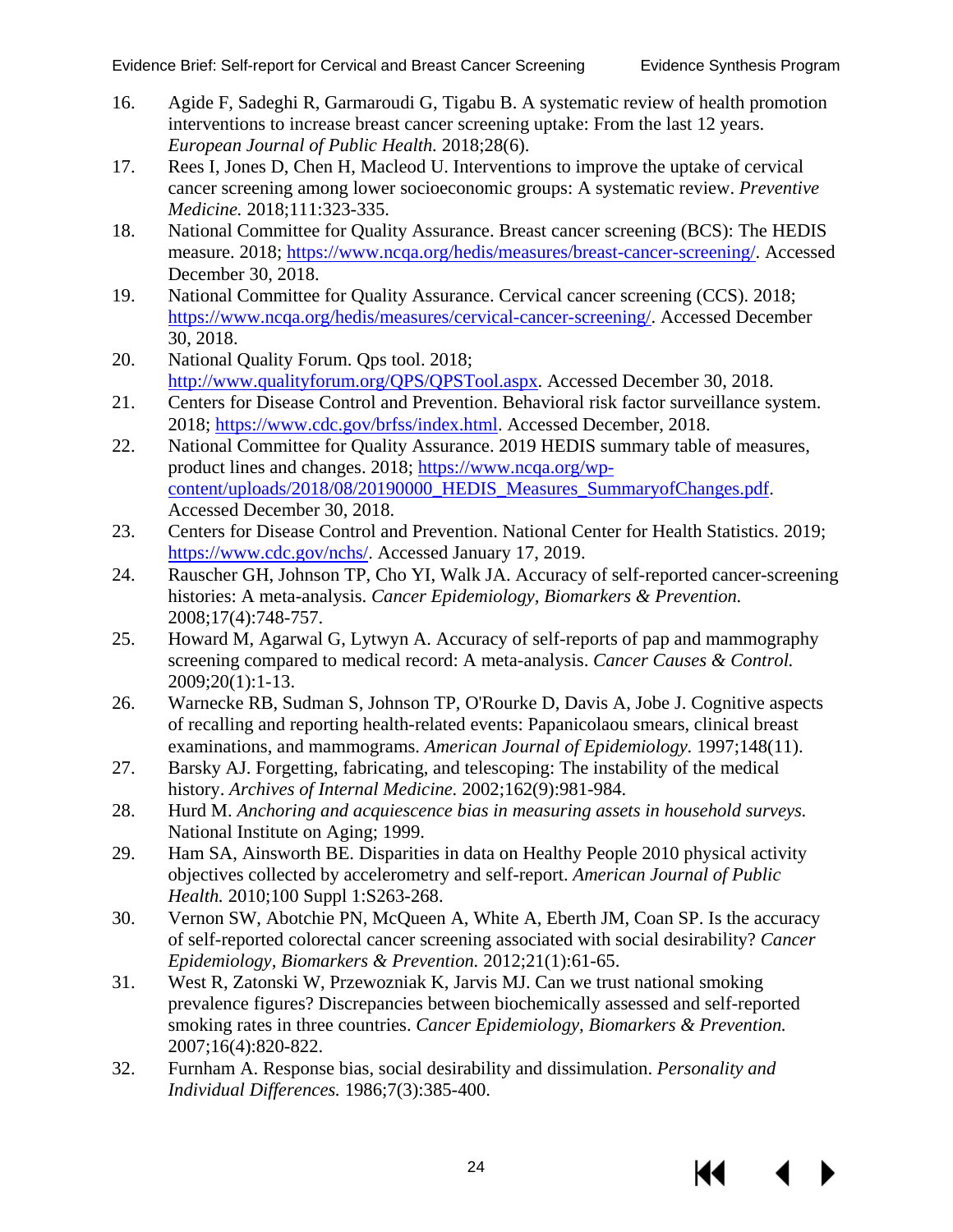- <span id="page-28-2"></span><span id="page-28-0"></span>33. Armstrong K, Long JA, Shea JA. Measuring adherence to mammography screening recommendations among low-income women. *Preventive Medicine.* 2004;38(6):754-760.
- <span id="page-28-1"></span>34. Johnson TP, O'Rourke DP, Burris JE, Warnecke RB. An investigation of the effects of social desirability on the validity of self-reports of cancer screening behaviors. *Medical Care.* 2005;43(6):565-573.
- 35. National Committee for Quality Assurance. HEDIS and performance measurement. 2018; [https://www.ncqa.org/hedis/.](https://www.ncqa.org/hedis/) Accessed December 30, 2018.
- 36. US Department of Veterans Affairs. VHA National Center for Health Promotion and Disease Prevention, colorectal cancer screening. 2018; [http://vaww.prevention.va.gov/CPS/Colorectal\\_Cancer\\_Screening.asp.](http://vaww.prevention.va.gov/CPS/Colorectal_Cancer_Screening.asp) Accessed December 30, 2018.
- 37. Whiting P, Savović J, Higgins JP, et al. Robis: A new tool to assess risk of bias in systematic reviews was developed. *Journal of Clinical Epidemiology.* 2016;69:225-234.
- 38. Whiting PF, Rutjes AW, Westwood ME, et al. Quadas-2: A revised tool for the quality assessment of diagnostic accuracy studies. *Annals of Internal Medicine.*  2011;155(8):529-536.
- 39. Berkman ND, Lohr KN, Ansari M, et al. *Grading the strength of a body of evidence when assessing health care interventions for the effective health care program of the agency for healthcare research and quality: An update methods guide for effectiveness and comparative effectiveness reviews.* Rockville, MD; 2013.
- 40. Dwamena B. Midas: Stata module for meta-analytical integration of diagnostic test accuracy studies. *Statistical Software Components S456880.* 2009;Boston College Department of Economics.
- 41. van Enst WA, Ochodo E, Scholten RJ, Hooft L, Leeflang MM. Investigation of publication bias in meta-analyses of diagnostic test accuracy: A meta-epidemiological study. *BMC Medical Research Methodology.* 2014;14:70.
- <span id="page-28-3"></span>42. Bowman JA, Redman S, Dickinson JA, Gibberd R, Sanson-Fisher RW. The accuracy of pap smear utilization self-report: A methodological consideration in cervical screening research. *Health Services Research.* 1991;26(1):97.
- 43. Eaker S, Adami H-O, Sparén P. Reasons women do not attend screening for cervical cancer: A population-based study in sweden. *Preventive Medicine.* 2001;32(6):482-491.
- 44. Fruchter RG, Rones K, Roth T, Webber CA, Camilien L, Boyce JG. Pap smear histories in a medical clinic: Accuracy of patients' self-reports. *New York state journal of medicine.* 1992;92(10):421.
- 45. Giorgi Rossi P, Esposito G, Brezzi S, Brachini A, Raggi P, Federici A. Estimation of pap-test coverage in an area with an organised screening program: Challenges for survey methods. *BMC Health Services Research.* 2006;6:36.
- 46. Klungsoyr O, Nygard M, Skare G, Eriksen T, Nygard JF. Validity of self-reported pap smear history in norwegian women. *Journal of Medical Screening.* 2009;16(2):91-97.
- 47. Newell S, Girgis A, Sanson-Fisher R, Ireland M. Accuracy of patients' recall of pap and cholesterol screening. *American Journal of Public Health.* 2000;90(9):1431.
- 48. Pizarro J, Schneider T, Salovey P. A source of error in self-reports of pap test utilization. *Journal of Community Health.* 2002;27(5):351-356.
- <span id="page-28-4"></span>49. Sawyer JA, Earp JA, Fletcher RH, Daye FF, Wynn TM. Accuracy of women's self-report of their last pap smear. *American Journal of Public Health.* 1989;79(8):1036.
- 50. Walter SD, Clarke EA, Hatcher J, Stitt LW. A comparison of physician and patient reports of pap smear histories. *Journal of Clinical Epidemiology.* 1988;41(4):401-410.

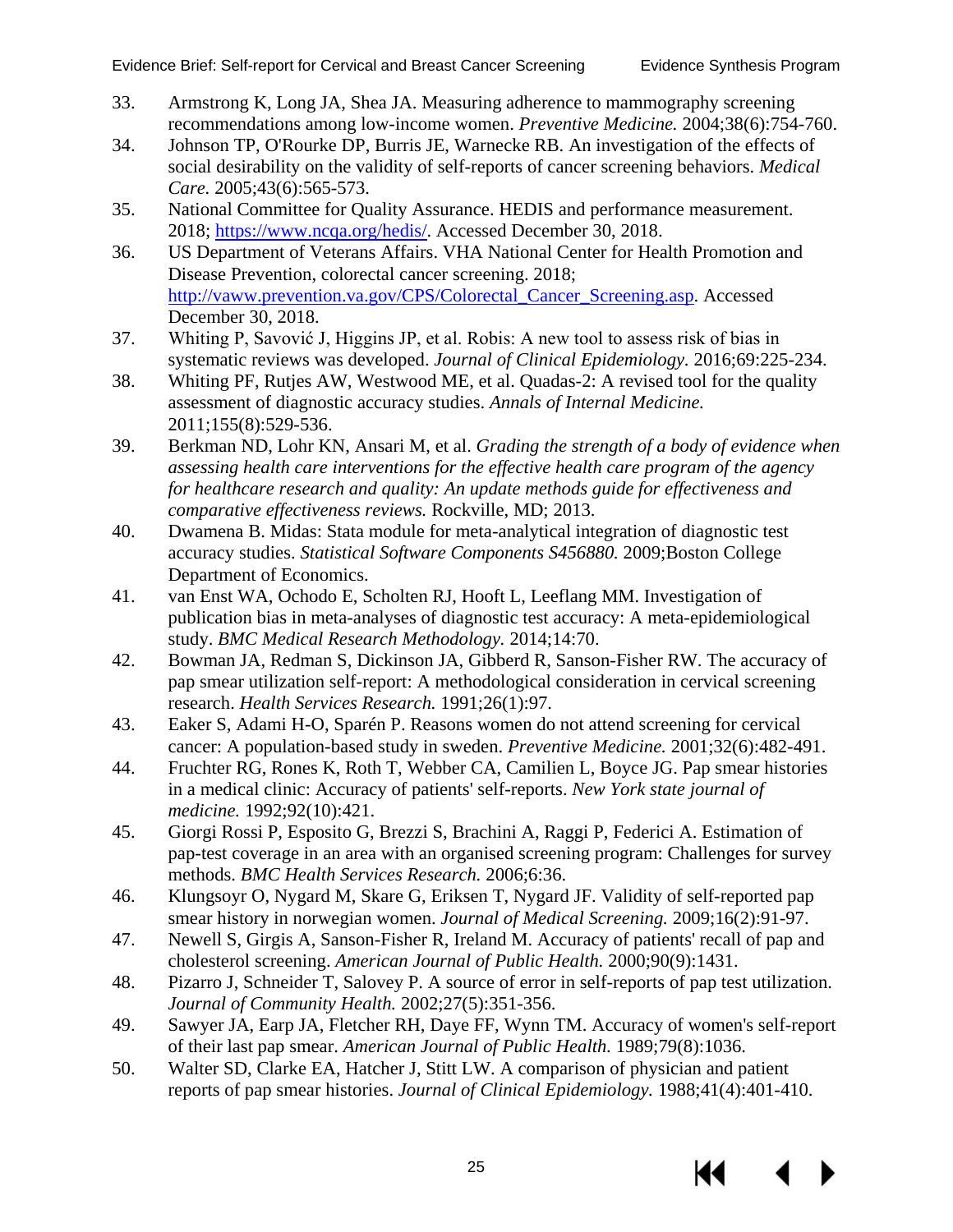- <span id="page-29-2"></span><span id="page-29-0"></span>51. Caplan LS, McQueen DV, Qualters JR, Leff M, Garrett C, Calonge N. Validity of women's self-reports of cancer screening test utilization in a managed care population. *Cancer Epidemiology, Biomarkers & Prevention.* 2003;12(11 Pt 1):1182.
- 52. Gordon NP, Hiatt RA, Lampert DI. Concordance of self-reported data and medical record audit for six cancer screening procedures. *Journal of the National Cancer Institute.*  1993;85(7):566.
- 53. Hiatt RA, Pérez-Stable EJ, Quesenberry C, Sabogal F, Otero-Sabogal R, McPhee SJ. Agreement between self-reported early cancer detection practices and medical audits among hispanic and non-hispanic white health plan members in northern california. *Preventive Medicine.* 1995;24(3):278.
- 54. Johnson CS, Archer J, Campos-Outcalt D. Accuracy of pap smear and mammogram selfreports in a southwestern native american tribe. *American Journal of Preventive Medicine.* 1995;11(6):360-363.
- 55. Lofters A, Vahabi M, Glazier RH. The validity of self-reported cancer screening history and the role of social disadvantage in Ontario, Canada. *BMC Public Health.* 2015;15:28.
- 56. Martin LM, Leff M, Calonge N, Garrett C, Nelson DE. Validation of self-reported chronic conditions and health services in a managed care population *American Journal of Preventive Medicine.* 2000;18(3):215-218.
- <span id="page-29-4"></span>57. McGovern PG, Lurie N, Margolis KL, Slater JS. Accuracy of self-report of mammography and pap smear in a low-income urban population. *American Journal of Preventive Medicine.* 1998;14(3):201.
- <span id="page-29-5"></span>58. Paskett ED, Tatum CM, Mack DW, Hoen H, Case LD, Velez R. Validation of selfreported breast and cervical cancer screening tests among low-income minority women. *Cancer Epidemiology, Biomarkers & Prevention.* 1996;5(9):721.
- 59. Son E, Parish SL, Swaine JG, Luken K. Accuracy of self-reported cervical and breast cancer screening by women with intellectual disability. *American Journal on Intellectual & Developmental Disabilities.* 2013;118(4):327-336.
- 60. Tumiel-Berhalter LM, Finney MF, Jaén CR. Self-report and primary care medical record documentation of mammography and pap smear utilization among low-income women. *Journal of the National Medical Association.* 2004;96(12):1632.
- 61. Fowles JB, Fowler E, Craft C, McCoy CE. Comparing claims data and self-reported data with the medical record for pap smear rates. *Evaluation & the Health Professions.*  1997;20(3):324-342.
- <span id="page-29-1"></span>62. Allgood KL, Rauscher GH, Whitman S, Vasquez-Jones G, Shah AM. Validating selfreported mammography use in vulnerable communities: Findings and recommendations. *Cancer Epidemiology, Biomarkers & Prevention.* 2014;23(8):1649-1658.
- 63. Baron-Epel O, Friedman N, Lernau O. Validity of self-reported mammography in a multicultural population in israel. *Preventive Medicine.* 2008;46(6):489-491.
- 64. Brown BJ, Adams EM. Patients as reliable reporters of medical care process: Recall of ambulatory encounter events. *Medical Care.* 1992;30(5):400-411.
- 65. Caplan (a) LS, Mandelson MT, Anderson LA. Validity of self-reported mammography: Examining recall and covariates among older women in a health maintenance organization. *American Journal of Epidemiology.* 2003;157(3):267-272.
- <span id="page-29-3"></span>66. Champion VL, Menon U, McQuillen DH, Scott C. Validity of self-reported mammography in low-income African-American women. *American Journal of Preventive Medicine.* 1998;14(2):111-117.
- 67. Clark CR, Baril N, Kunicki M, et al. Mammography use among Black women: The role of electronic medical records. *Journal of Women's Health.* 2009;18(8):1153-1162.